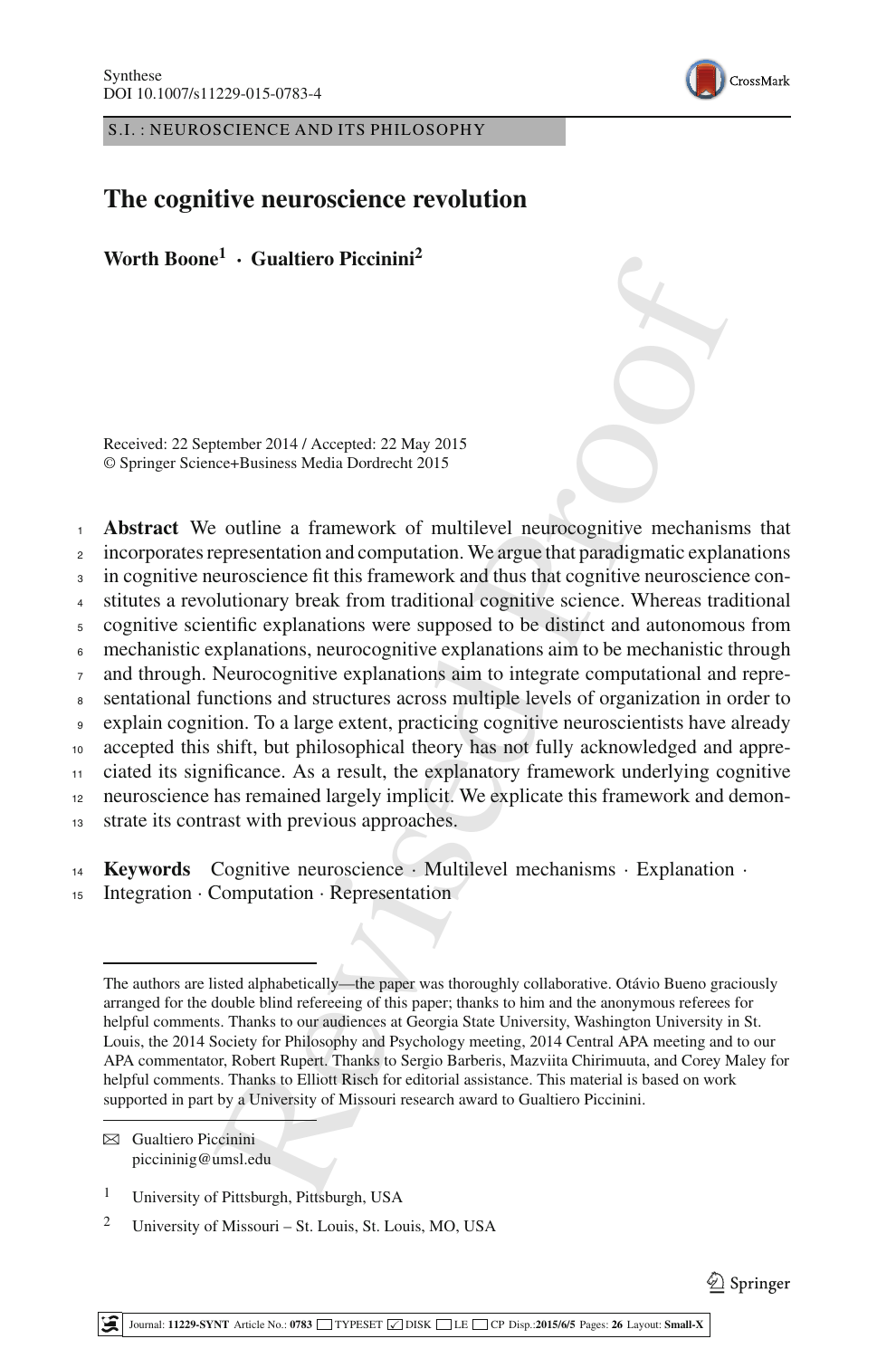## **1 Introduction**

 The traditional framework of cognitive science included (aspects of) six disciplines: psychology, computer science, linguistics, anthropology, neuroscience, and philos- ophy. These six disciplines were supposed to work together towards understanding cognition in accordance with a neat division of labor, to which many practitioners  $_{21}$  conformed. On one side stood psychology, with the help of computer science, linguis- tics, anthropology, and philosophy; on the other side stood neuroscience. Psychology etc. studied the functional or cognitive level, or—in Marr's terminology—the compu- tational and algorithmic levels; neuroscience investigated the neural, mechanistic, or implementation level. Explanations at these two levels were considered distinct and autonomous from one another.

 This division of labor leaves no room for cognitive *neuro*science. Indeed, from this perspective, the very term "cognitive neuroscience" is almost an oxymoron, because neuroscience is supposed to deal with the mechanisms that implement cog- nitive processes, not with cognition proper. Yet cognitive neuroscience has emerged 31 as the new mainstream approach to studying cognition. What gives?

 In this paper, we argue that cognitive science as traditionally conceived is on its way out and is being replaced by cognitive neuroscience, broadly construed. Cognitive neu- roscience is still an interdisciplinary investigation of cognition. It still includes (aspects of) the same six disciplines (psychology, computer science, linguistics, anthropology, neuroscience, and philosophy). But the old division of labor is gone, because the strong 37 autonomy assumption that supported it has proven wrong.

absorb and philosophy, on th[e](#page-22-1) other side at one and product and product an one side stood psychology, with the help of computer science, Psychopy, and philosophy, on the other side stood peurcosinece. Psychamic levels, neu The scientific practices based on the old two-level view (functional/cognitive/ computational vs. neural/mechanistic/implementation) are being replaced by scien- tific practices based on the view that there are *many* levels of mechanistic organization. No one level has a monopoly on cognition proper. Instead, different levels are more or less cognitive depending on their specific properties. The different levels and the dis- ciplines that study them are not autonomous from one another. Instead, the different disciplines contribute to the common enterprise of constructing multilevel mecha- nistic explanations of cognitive phenomena. In other words, there is no longer any meaningful distinction between cognitive psychology and the relevant portions of neuroscience—they are merging to form cognitive neuroscience. Or so we will argue. By contrast, many philosophers still insist that psychological explanation is distinct and autonomous from neuroscientific explanation. Some argue that psychological explanations can be satisfactory without being mechanistic (e.g., [Weiskopf 2011,](#page-25-0) but see Povich forthcoming for a rejoinder). Others argue that representational and computational explanations of cognition belong in an autonomous psychology not in neuroscience (Fodor 1998; Burge 2010). A somewhat independent view, which also stands in contrast to our framework, is that computational explanation is not mechanis- tic [\(Rusanen and Lappi](#page-24-0) 2007; Shagrir 2010a; Chirimuuta [2014\)](#page-22-2). In addition, there are scientists who argue that current neuroscience is wrong-headed and should be refor- mulated in light of a rigorous computational psychology [\(Gallistel and King 2009](#page-23-1)). While the latter view may be seen as consistent with our integrationist framework, in our opinion it underestimates the extent to which current neuroscience is empirically

well grounded and should constrain our cognitive explanations.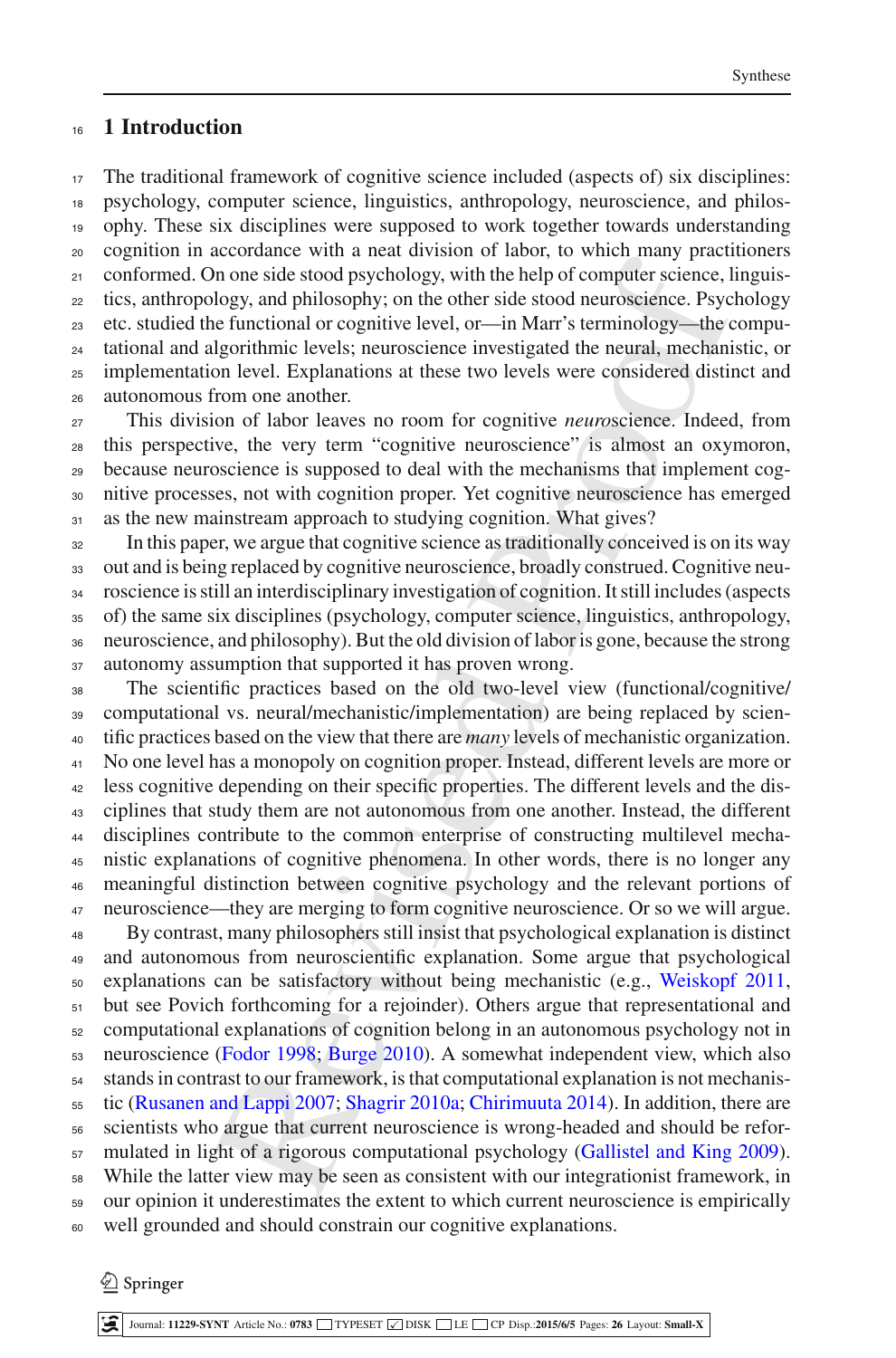We have two primary, closely related goals. The first is to explicate the explanatory framework underlying contemporary cognitive neuroscience, contrasting it with tra- ditional cognitive scientific explanation. The second is to soften current resistance to the mechanistic integration of psychology and neuroscience. We proceed as follows. <sup>65</sup> After reconstructing the received view of explanation in cognitive science (Sect. [2\)](#page-2-0), we briefly indicate why traditional responses to the received view fail to square with cognitive neuroscience as we understand it (Sect. 3). We then articulate a framework of multilevel neurocognitive mechanisms (Sect. 4) and the levels that constitute them (Sect. [5\)](#page-11-0). We conclude by highlighting three important aspects of cognitive neuro- science that illustrate our framework: the incorporation of experimental protocols from cognitive psychology into neuroscience experiments, the development and evolution of functional neuroimaging, and the movement toward biological realism in compu- tational modeling (Sect. [6\)](#page-16-0). One important consequence of the picture we advance is that neither structures nor functions have primacy in individuating the scientific kinds of cognitive neuroscience. The upshot is that explanation in cognitive neuroscience is multilevel, mechanistic, computational, and representational.

# <span id="page-2-0"></span>**2 Cognitive science as traditionally conceived**

Extending manual complement of the control of the control of the control of the control of the control of the control of the control conclude a frame concelarity mechanism (Sect. 4) and the l[ev](#page-23-2)els that constitutes our fram The *cognitive revolution* of the 1950s is most often juxtaposed against the behaviorist program it supplanted. By contrast with behaviorism's methodology and metaphysics, which is widely assumed to reject the postulation of cognitive states and processes, 81 cognitive science explicitly postulates internal cognitive states and processes to explain <sup>82</sup> intelligent capacities. An important motivation for this approach came from the anal-83 ogy between cognitive systems and digital computers. Computers possess internal <sup>84</sup> states and processes that contribute to their capacities, some of which—playing chess, solving problems, etc.—are capacities that require intelligence in humans. Since it's patently legitimate to explain a computer's capacities in terms of its internal states and <sup>87</sup> processes, cognitive scientists argued that it is equally legitimate to explain human cognition in terms of internal states and processes. More importantly, the internal 89 states and processes of computers are representations and computations, which are typically considered cognitive notions. Thus, the argument continues, it is legitimate to explain human cognition in terms of computations and representations. Indeed, in this tradition cognition is often *identified* with some form of computation—more specifically, some form of *digital* computation over representations (e.g., Newell and Simon [1976](#page-24-1); Anderson 1983; Johnson-Laird 1983; [Pylyshyn 1984\)](#page-24-2).

 This focus on the contrast between behaviorism and cognitive psychology often obscures some of the substantive commitments that came out of the cognitive rev- olution. At all stages of Western history, available technology has constrained the analogies used to think about the operations of the human mind and body. For instance, water technologies—pumps, fountains, etc.—provided the dominant metaphor behind the ancient Greek concept of the soul—the 'pneuma'—and the humorist theories that dominated Western medicine for 2000 years (Vartanian [1973](#page-25-2)); the gears and springs of clocks and wristwatches played a similar role for early mechanist thinking during the enlightenment (e.g., La Mettrie's *L'Homme Machine*, 1748); hydraulics for Freud's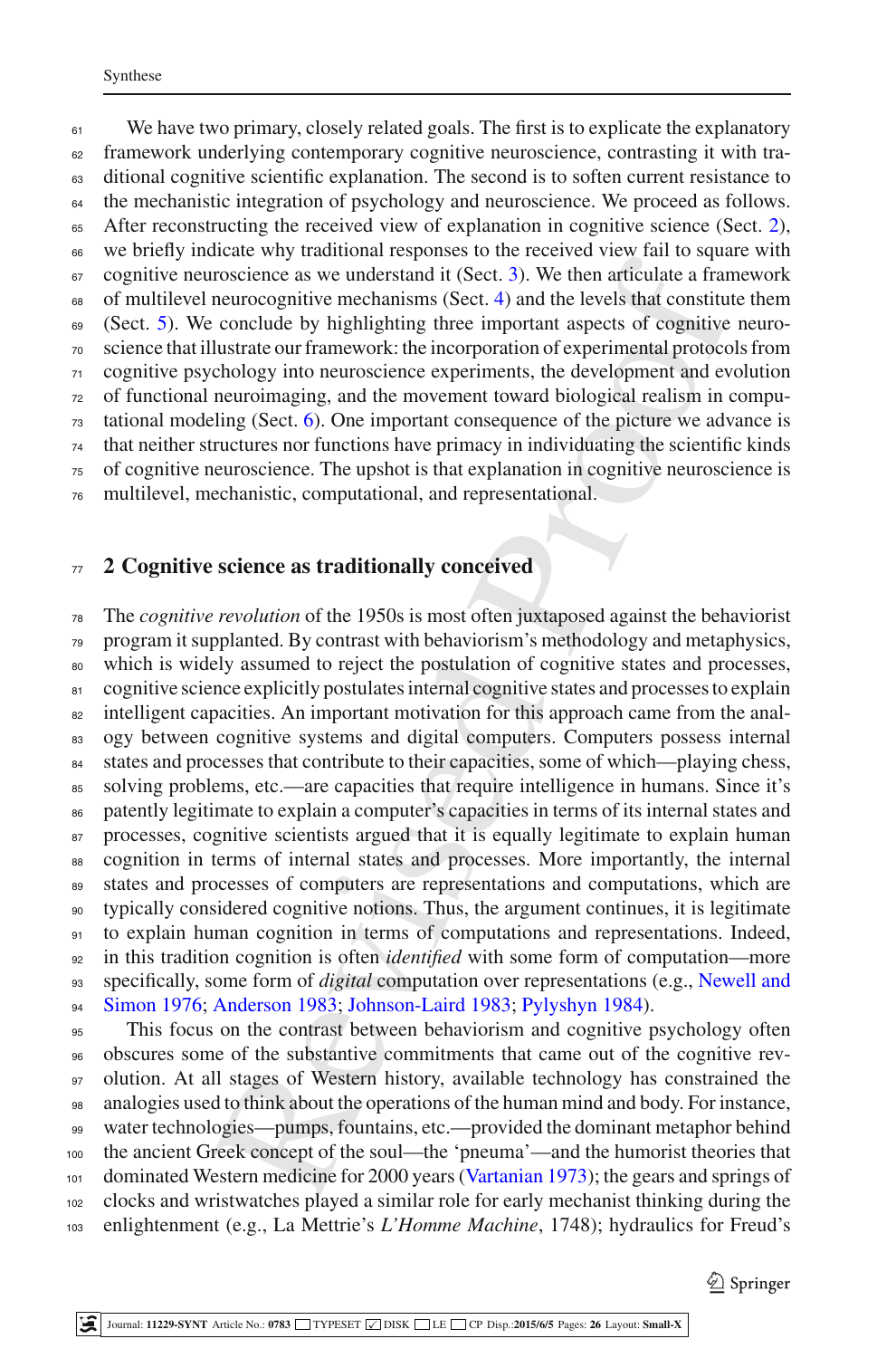concept of libido; telephone switchboards for behaviorist theories of reflexes; and so  $105$  on.<sup>1</sup> It is no coincidence that the cognitive revolution co-occurred with the advent of computers.

and it increases and computation and consideration and it is the centered exercit and it is the certe tered exercit that digital computation has been that in imply that digital computation and computation has been the comp Whenever technology guides thinking about the human mind or body, there is risk that the analogy is taken too far. While it may be true that cognition involves transitions between internal states analogous to computations of some kind, the com- mitments of traditional cognitive science go far beyond this basic point. Specifically, the analogy between cognition and computation has been taken to imply that cogni- tion may be studied *independently* of the nervous system. The main rationale for this autonomy is that digital computers—more specifically, universal, program-controlled digital computers—reuse the same hardware for the different programs (i.e., software) they execute. Each particular program explains a specific capacity, while the hardware remains the same. By the same token, a widespread assumption of traditional cognitive science is that the brain is a universal, program-controlled digital computer; therefore, cognition can be studied simply by figuring out what programs run on such a computer, without worrying over the details of the wetware implementation of those programs (e.g., [Fodor 1968b;](#page-23-3) [Newell and Simon 1976](#page-24-1); Pylyshyn 1984). Additionally, many who thought of the brain simply as some kind of digital computer (without assuming that it is universal and program-controlled) nonetheless agreed that cognition could be explained independently of neuroscience (e.g., Cummins ).<sup>2</sup>

 A close ally of this computer analogy and its rationale for the autonomy of psychol- ogy is the view that psychological explanation is different in kind from neuroscientific explanation. According to this view, psychological explanation captures cognitive functions and functional relations between cognitive states and capacities, whereas neuroscientific explanation aims at the structures that implement cognitive functions. The two types of explanation are supposed to place few constraints on one another with the upshot that each can proceed independently from the other.

 The resulting picture of cognitive science is that psychology studies cognition in functional terms, which are autonomous from the non-cognitive mechanisms studied by neuroscience. Aspects of this two-level picture can be found in the writings of many philosophers of cognitive science. Here are a few stark examples:

 The conventional wisdom in the philosophy of mind is that psychological states are functional and the laws and theories that figure in psychological explanations 137 are autonomous (Fodor 1997, p. 149).

 [I]n the language of neurology …, presumably, notions like computational state 139 and representation aren't accessible (Fodor 1998, p. 96).

## مط⊻ Springer

See [Daugman](#page-22-5) (1990) for more detailed discussion of the role of technology and metaphor in the study of the human mind and body.

<span id="page-3-1"></span><span id="page-3-0"></span><sup>&</sup>lt;sup>2</sup> A computer is universal just in case it can compute any computable function until it runs out of memory and time. A computer is program-controlled just in case it computes different functions depending on which program it executes. Contemporary digital computers are both universal and program-controlled. Different kinds of analogies may be drawn between digital computers and brains, some of which are stronger than others (cf. [Piccinini](#page-24-3) 2008, Sect. 5 for a more detailed discussion). At the same time, it was widely recognized that there are significant architectural and performance differences between artificial digital computers and natural cognitive systems.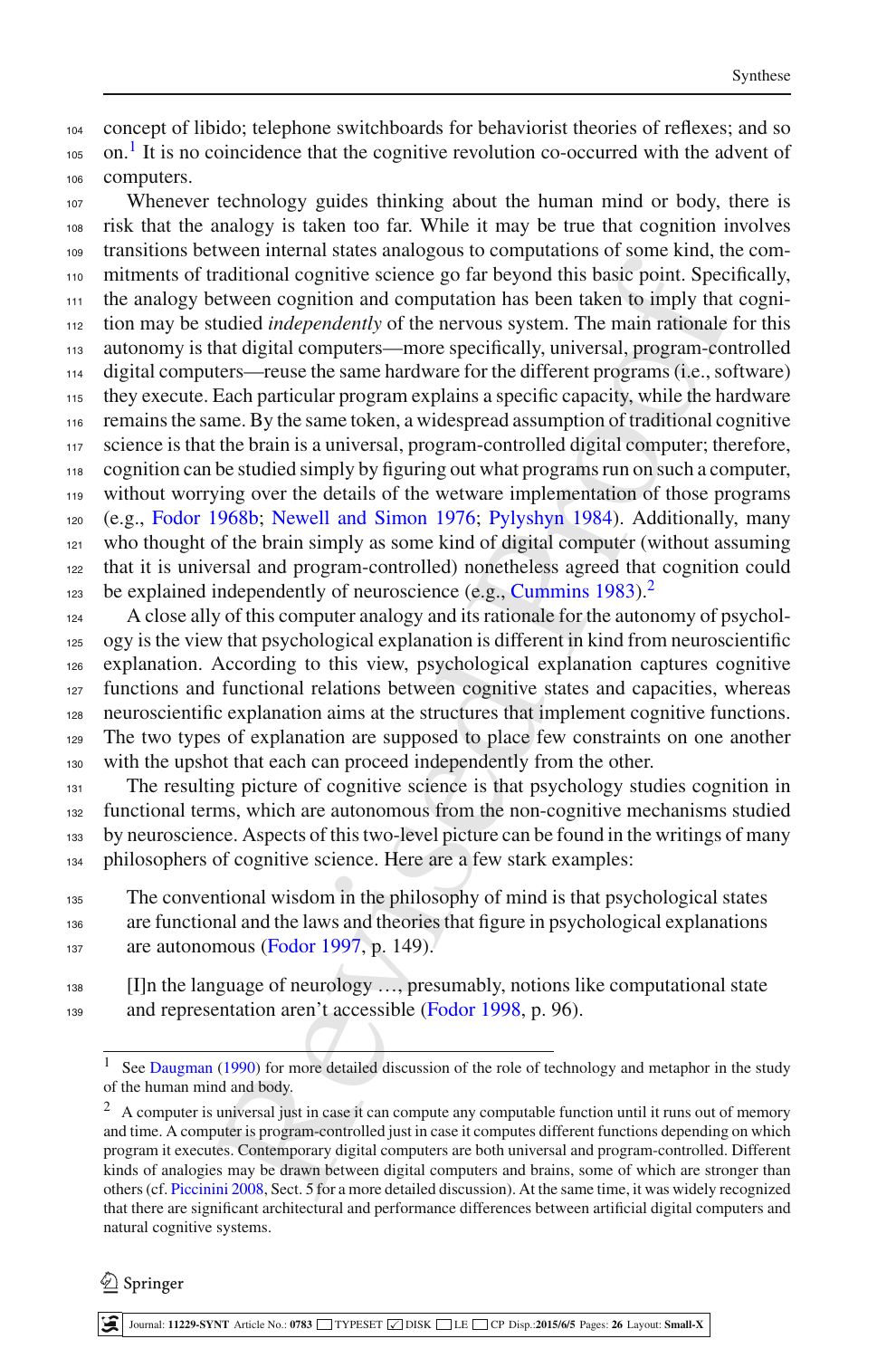We could be made of Swiss cheese and it wouldn't matter [\(Putnam 1975](#page-24-4), p. 291).

 [F]unctional analysis [which includes psychological explanation] puts very indirect constraints on componential analysis [i.e., mechanistic explanation] [\(Cummins 1983,](#page-22-4) p. 29; [2000,](#page-22-6) p. 126).

 [E]xplanation in terms of distinctively psychological representational notions is, 145 as far as we now know, basic and ineliminable (Burge 2010, p. 27).

 These philosophers were, and in some cases still are, trying to capture what cognitive scientists were doing at the time. And while cognitive scientists were perhaps less explicit about the two-level picture, something similar to this view can be found in many landmark works that came out during the heyday of classical cognitive science (e.g., [Newell and Simon 1976](#page-24-1); [Newell 1980;](#page-24-5) Marr 1982; Anderson 1983; Johnson-Laird [1983;](#page-23-2) [Pylyshyn 1984](#page-24-2)).

#### <span id="page-4-0"></span>**3 Traditional responses to cognitive science**

ion in t[e](#page-22-7)rms o[f](#page-22-1) distinctively psychological representational notion<br>noion e now know, basic and incliminable (Burge 2010, p. 27).<br>phers were, and in some cases still are, trying to capture what co<br>eding at the time. And wh This traditional two-level picture of cognitive science fails to capture explanation in contemporary cognitive *neuro*science. Cognitive neuroscience strives to explain cog- nition on the basis of neural mechanisms and thus involves integration, not autonomy, between psychology and neuroscience. After the cognitive revolution, the mechanis- tic integration of psychology and neuroscience amounts to another paradigm shift: the cognitive *neuro*science revolution. In later sections we will argue that this new revolution requires a different way of thinking about levels, cognitive explanation, representation, and computation. The resulting explanatory framework, multilevel neurocognitive mechanisms, is what we aim to articulate in this paper.

 In seeking an account of explanation in cognitive neuroscience, let's begin with two traditional responses to the two-level picture—reduction and elimination. While we lack the space for detailed treatment, we briefly argue that these traditional responses to cognitive science fail to adequately capture the kind of integration found in cognitive neuroscience. These arguments will motivate our positive proposal (Sect. [4\)](#page-6-0).

 One traditional alternative to autonomy is to eliminate the theoretical constructs posited by psychology *in favor of* the theoretical constructs posited by neuroscience. The model for such eliminativism is the past elimination of theoretical constructs, such as epicycles, phlogiston, or the ether, from past scientific theories. Just as those theo- retical posits were eventually eliminated from our scientific theories of, respectively, planetary motion, heat, and the transmission of radiation through space, so the theo- retical posits of psychology, such as the language-like mental representations posited by classical cognitive psychologists, should be eliminated in favor of posits that are 175 more amenable to neuroscience (Churchland 1981, [1986\)](#page-22-8).

 If eliminativism is construed radically enough—that is, as the literal elimination of any science of cognition other than neuroscience—it offers a partial solution to the problem at hand. That problem is to understand how the disciplines that study cognition fit together and how cognition ought to be explained. If any discipline other than neuroscience is eliminated, the first half of the problem is solved: since the other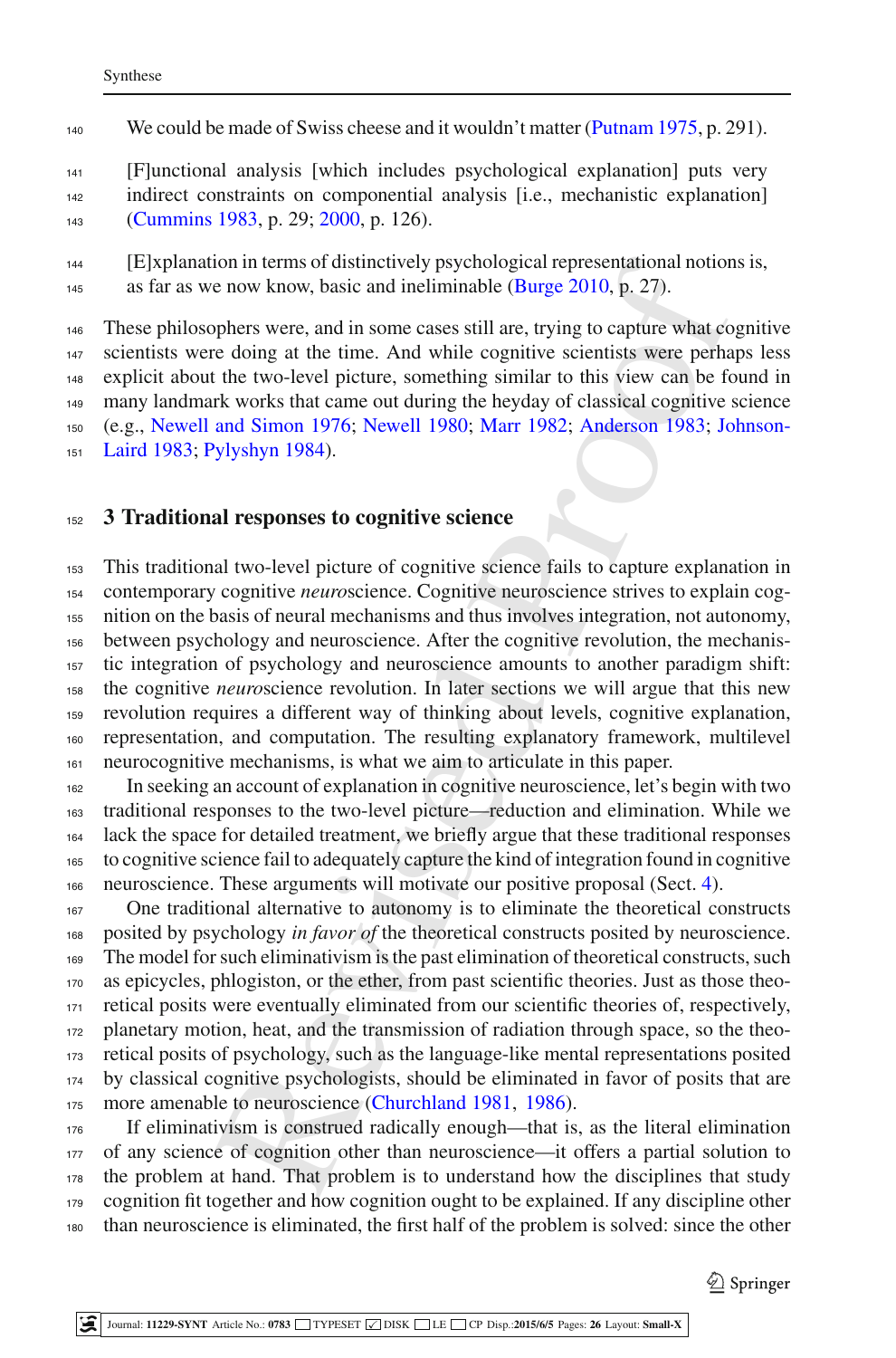disciplines no longer exist, we don't need to worry about how they fit together with neuroscience. But this radical construal is hardly a solution to the most interesting part of the problem—how to explain cognition.

 Contemporary cognitive neuroscience aims to explain cognition on the basis of neural computation over neural representations (more on this below). If the elimi- nativist approach implies that cognition itself—and all "cognitive" theoretical posits, such as representation, computation, or information processing—should be eliminated or at least deflated (cf. [Ramsey 2007](#page-24-6)), then we are faced with a solution that is anti-thetical to cognitive neuroscience.

 Another alternative to traditional (two-level) cognitive science is to *reduce* psy- chological theoretical posits to neuroscientific theoretical posits. The models for this reductionist strategy come from examples from physics, such as the reduction of clas- sical thermodynamics to statistical mechanics or the reduction of Newton's theory of gravitation to a special case of Einstein's theory of General Relativity. The main dif- ficulty for this reductionist approach in cognitive neuroscience is that, even assuming that it works for some physical theories (which has been debated), psychological and neuroscientific explanations lack the appropriately general mathematical formulation to be conducive to such reductions (cf. [Cummins](#page-22-6) 2000).

action computation, or information processing—shoul[d](#page-22-10) be elimetration, computation, or information processing—should be elimetric elitered (cf. Ramsey 2007), then we are faced with a solution that lated (cf. Ramsey 2007), t Nevertheless, some have argued that when we can intervene on molecular struc- tures in the brain and affect some cognitive behavior, the specific molecular events <sup>201</sup> "directly explain" the behavioral data, we thereby reduce the relevant cognitive capac- ity to the relevant molecular events, and we thereby obviate the need for intermediate levels of explanation (cf. Bickle 2003, 2006). The main problem with this form of reductionism is that specific molecular events are at best only *partial* explanations of cognitive phenomena. It is one thing to correlate specific molecular events with cognitive phenomena via some specific intervention; to actually explain a cognitive phenomenon on the basis of molecular events requires determining the ways in which the molecular events are causally relevant to the production of the phenomenon of interest. Molecular events are only relevant to the extent that they occur within spe- cific neural structures, and locating the relevant neural structures requires more than purely molecular neuroscience. In addition, even identifying a molecular event within a neural structure that contributes to a cognitive behavior falls short of a full expla- nation. A full explanation requires identifying how molecular events contribute to relevant neural events, how relevant neural events contribute to circuit and network events, how those in turn contribute to relevant systems-level events, and finally how the relevant systems, appropriately coupled with the organism's body and environ-217 ment, produce the behavior. These intermediate links in the causal-mechanistic chain are crucial to connecting molecular events to cognitive phenomena in a way that is explanatory, as opposed to merely correlational. And identifying these intermediate level structures and their causal contributions requires going well beyond molecular neuroscience (cf. Craver 2007; Bechtel 2008).

 In spite of their respective limitations, both eliminativism and reductionism put pressure on the received view of cognitive science—most helpfully, by pointing out that cognitive scientists who ignore neuroscience do so at their peril and by pushing towards the integration of psychology and neuroscience. But neither eliminativism nor reductionism offers a satisfactory framework for explanation in *cognitive* neuro-

≰ Springer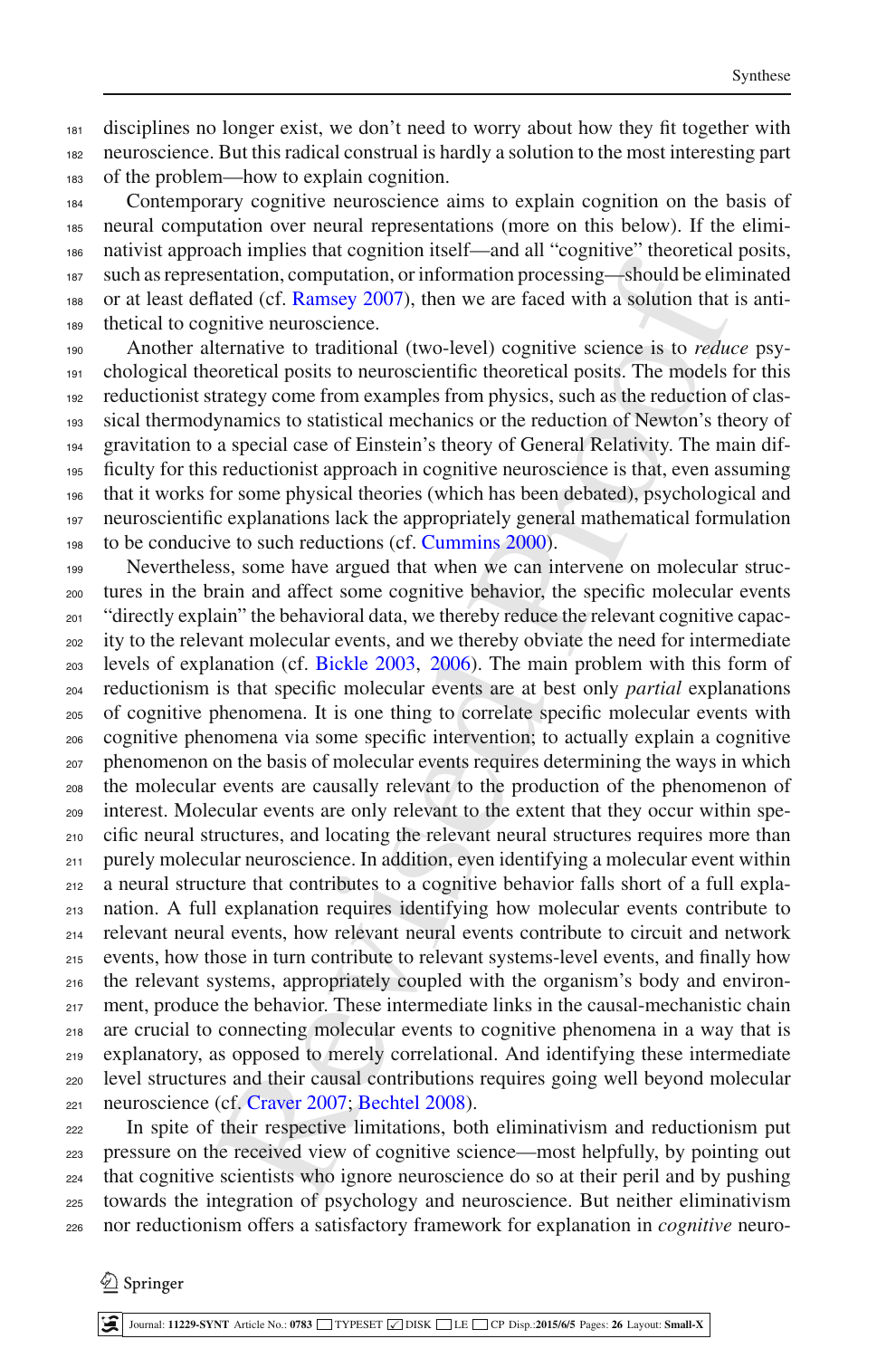science: the former insofar as it neglects cognition altogether; the latter because it offers only partial explanations that lack the necessary contextual factors provided by intermediate levels of analysis.

#### <span id="page-6-0"></span>**4 Multilevel neurocognitive mechanisms**

 Cognitive neuroscience stands in stark contrast to the traditional two-level picture of cognitive science. Broadly, cognitive neuroscience is the scientific study of how neural activity explains cognition and the behavior it gives rise to. Cognitive neuroscientists study nervous systems using many techniques at many levels. They study how cortical areas and other neural systems contribute to various cognitive capacities, how the capacities of those systems are explained by the operations of the neural subsystems that compose them (columns, nuclei), how networks and circuits contribute to their containing systems, how neurons contribute to networks and circuits, and how sub- neuronal structures contribute to neuronal capacities. Analyzing systems across such varied levels involves coordinating techniques ranging from molecular neuroscience and genetics to neurophysiology, neuroimaging, mathematical analysis, computational modeling, and a wide range of behavioral tasks.

proscience stands in stark contrast to the traditional two-level pice.<br>Inc. Broadly, cognitive neuroscience is the scientific study of how<br>ins cognition and the behavior it gives rise to. Cognitive neurosc<br>systems using ma Cognitive neuroscience thus strives to explain cognitive phenomena by appealing to and analyzing (both separately and conjointly) multiple levels of organization within neural systems. *Multilevel mechanisms* have recently been proposed as a framework for thinking about the relations between these levels of organization. A multilevel mech- anism is a system of component parts and wholes in which the organized capacities of the component parts constitute (and thus mechanistically explain) the capacities of the whole (e.g., Craver 2007). Some mechanists prefer to define mechanisms in terms of operations, activities, or interactions rather than capacities (e.g., [Glennan 2002](#page-23-6); [Bechtel 2008\)](#page-22-12). We see these different formulations as equivalent for the purposes at hand because operations, activities, and interactions can be seen as manifestations of capacities (Piccinini unpublished). Note that it may take multiple capacities orga- nized in specific ways to bring about specific operations, activities, or interactions. In this section, we expand this framework, arguing for a specific understanding of cognitive neuroscience as a science directed at integrated multilevel neurocognitive mechanisms.<sup>3</sup>

 Multilevel neurocognitive mechanisms have an iterative structure: at any level, each component of the mechanism is in turn another mechanism whose capacities are explained by the organized capacities of *its* components; and each whole mech- anism is itself a component part that contributes to the capacities of a larger whole. This multilevel iterative structure tops off in the capacities of whole organisms and their interactions with other organisms, which are studied by social neuroscience and neuroeconomics; it bottoms out in structures—such as the atoms that compose

<span id="page-6-1"></span> Some argue that at least some explanations in cognitive neuroscience are not mechanistic but are instead "dynamical" (e.g., Chemero and Silberstein 2008). We lack the space to discuss this putative alternative to mechanistic explanation, except to point out that mechanistic explanations are often dynamical in the relevant sense (cf. Bechtel and Abrahamsen 2013) and thus are consistent with describing the dynamics of a system, [whereas](#page-23-7) [dynamical](#page-23-7) [descriptions](#page-23-7) [may](#page-23-7) [or](#page-23-7) [may](#page-23-7) [not](#page-23-7) [be](#page-23-7) [explanatory](#page-23-7) [in](#page-23-7) [the](#page-23-7) [relevant](#page-23-7) [sense](#page-23-7) [\(cf.](#page-23-7) Kaplan and Craver [2011\)](#page-23-7).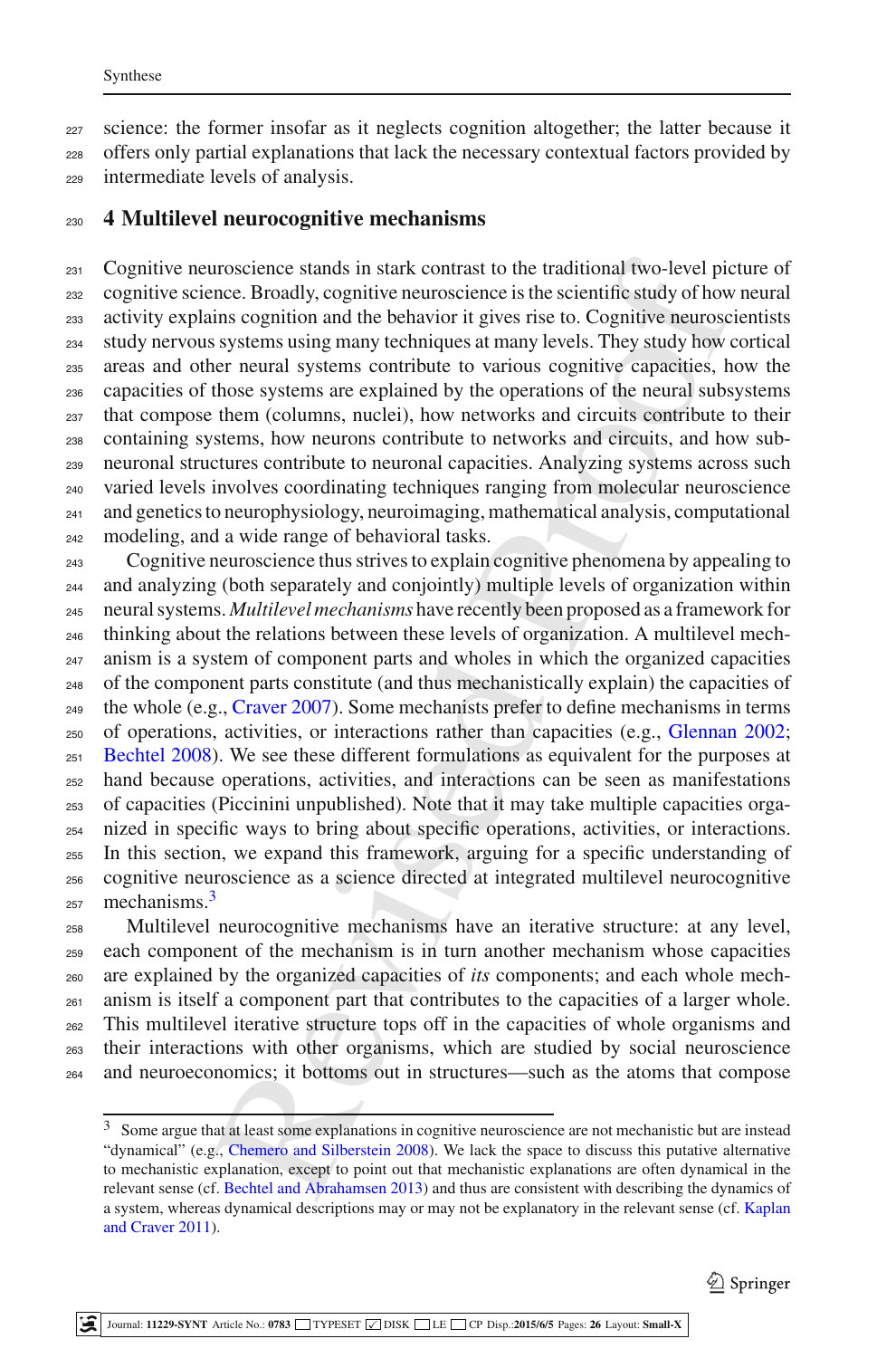neurotransmitters—that fall outside the disciplinary boundaries of cognitive neuro-science.

 Cognitive neuroscience is not the only science that explains mechanistically, but it is one of the few whose mechanisms perform computations over representations (cf. [Bechtel 2008,](#page-22-12) [2015](#page-22-15)). There is a large literature on what constitutes computation and representation and we cannot do justice to these topics here. For present purposes, it will suffice to sketch an account of computation and representation that squares with the framework of multilevel neurocognitive mechanisms.

 A vehicle carries *semantic information* about a source just in case it reliably cor- relates with the states of the source [\(Dretske](#page-22-16) 1981; Piccinini and Scarantino [2011](#page-24-7); [Scarantino 2015\)](#page-24-8). For instance, the spike trains generated by neurons in cortical area V1 reliably correlate with the presence and location of edges in the visual environ-<sub>277</sub> ment; thus, they carry semantic information about the presence and location of edges in the visual environment. But correlation alone is insufficient for representation.

and the ventwice to mean the sample [of](#page-24-7) the section and periodic and space of the section and cocount of computation and representation that square<br>carries *semantic* information about a source just in case it reliable sta A vehicle *represents* a source just in case it has the function of carrying information about the source [\(Dretske 1988](#page-22-17); [Morgan 2014\)](#page-24-9). For a vehicle to have such a function, the information it carries must be used by some part of the system in which it is embedded. The information is used by the system to the extent that it's causally relevant to other operations of the system. In our example, the spike trains generated by neurons in V1 have the function of carrying information about the visual environment because this information is used by downstream areas for further processing of visual stimuli—i.e., it is causally relevant to the operations of those downstream areas. Thus, in the relevant sense, V1 neurons represent the presence and locations of the edges with which they correlate.

 Finally, a system performs *computations* just in case it manipulates vehicles in accordance with rules that are sensitive to inputs and internal states and are defined in terms of differences between different portions of the vehicles it manipulates. Which computations are performed by a system depends on its specific mechanis- tic properties—its component types, its vehicle type, and the rules it follows. That is, computation here is defined non-semantically based on the mechanistic proper- ties of the system and the vehicles it manipulates. Although computation can occur in the absence of representation, processing representations is a form of mechanistic computation (Piccinini and Scarantino 2011; cf. Fresco [2014](#page-23-8); [Milkowski 2013\)](#page-24-10).

 A distinctive feature of neural systems is that they pick up information from the environment and organism, transmit it through the system via appropriate signals (neural representations), and process such signals in conjunction with pre-existing representations and rules of manipulation (neural computation) in order to generate further signals that regulate the organism's behavior. This appeal to representation and computation distinguishes mechanistic explanations in cognitive neuroscience from mechanistic explanations in many other sciences.

 The above account of computation is diametrically opposed to persistent views of computation that draw a stark contrast between computational and mechanistic expla-<sup>307</sup> nations.<sup>[4](#page-7-0)</sup> Such views maintain that computations are *abstract* or *mathematical* in a

<span id="page-7-0"></span> A recent example: "My key claim is that the use of the term 'normalization' in neuroscience retains much of its original mathematical-engineering sense. It indicates a mathematical operation—a computation—not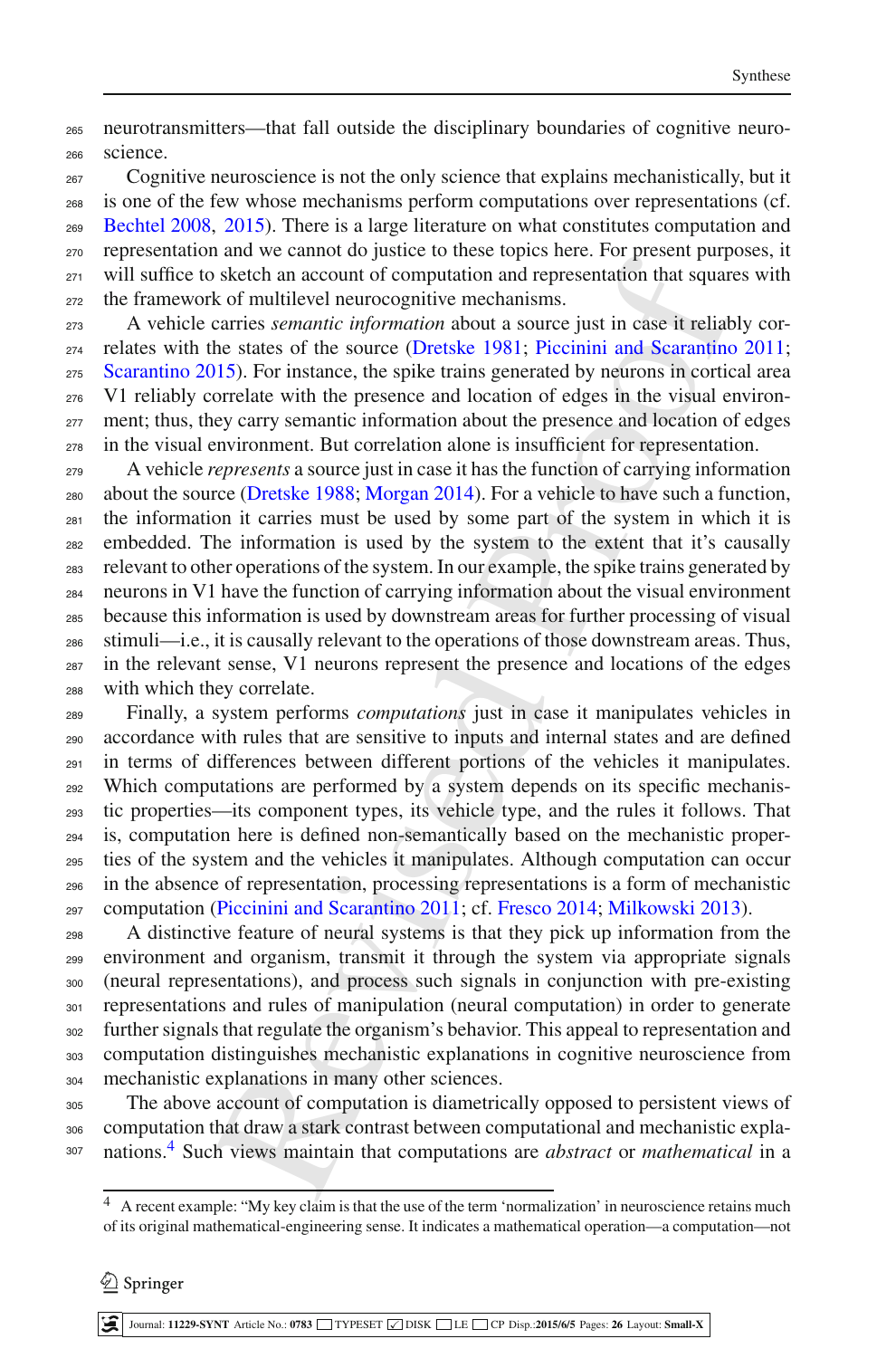way that evades mechanistic explanation. While it's true that computation can be math- ematically characterized, however, the physical computations performed by nervous systems (and artificial computers, for that matter) are functions performed by concrete  $_{311}$  mechanisms.<sup>5</sup> Like other functions, information processing via neural computation is performed by mechanisms—specifically, *neurocomputational* mechanisms. With this said, an important caveat is that computing mechanisms, like all mechanisms, can be characterized at different levels of abstraction. This is an integral aspect of multilevel mechanistic explanation, though one that has been a source of recent controversy.

 The mechanistic framework has recently been construed as a call for maximal 317 detail in explanation and a rejection of abstraction. A number of recent criticisms have been developed along these lines [\(Barberis](#page-22-18) 2013; Barrett 2014; [Levy and Bechtel](#page-23-9) [2013;](#page-23-9) [Levy 2013;](#page-23-10) [Chirimuuta 2014;](#page-22-2) [Weiskopf](#page-25-0) 2011). A common idea behind these objections is that the multilevel mechanistic framework is committed to the claim that the explanatory power of a model is primarily a function of the amount of detail contained in its description of a particular mechanism—viz. the more detail, the better the explanation. Thus, according to this interpretation, mechanistic integration eschews  $_{324}$  any valuable role for abstraction in explanation.<sup>6</sup>

Examplariation, though one that has been a source of recent and antiferent l[ev](#page-23-11)els of abstract[i](#page-22-2)on. This is an integral aspect [of](#page-22-19) multiplictic at different levels of abstraction. This is an integral aspect of multiplictic f As these critics point out, many forms of explanation in cognitive and systems neuroscience proceed through systematic abstraction away from the particular details of a target system. This is, for instance, how neuroscientists come to characterize something like lateral inhibition as a general type of organization of neural circuitry found in different brain regions—e.g., peripheral somatosensory and visual processing both exhibit this kind of organization. The details—the particular kind of excitatory cell, inhibitory interneuron, number and strength of synapse, etc.—are often irrelevant to understanding why lateral inhibition is a useful form of circuitry and why it crops up in so many circumstances in which these details do in fact differ. It is thus easy to see why a view in which explanatory power is tied solely to detail of description would face serious problems in cognitive neuroscience.

- <sup>336</sup> But it would be a mistake to conclude that when an explanation intentionally
- <sup>337</sup> excludes some details, the explanation is thereby rendered non-mechanistic. To

Footnote 4 continued

a biological mechanism" (Chirimuuta 2014, p. 124). Chirimuuta also cites some neuroscientists who draw a similar contrast between computations and mechanisms.

<span id="page-8-0"></span><sup>5</sup> Not all *mathematical* models in cognitive neuroscience ascribe computations to the nervous system; only those that explain phenomena through computations performed by the target systems do so.

<span id="page-8-1"></span><sup>6</sup> In fairness to the critics, some mechanists may give the impression of advocating such a view: "the more accurate and detailed the model is for a target system or phenomenon the better it explains that phenomenon, all other things being equal" (Kaplan 2011, p. 347). Kaplan points out that some details may be omitted from a model either for reasons of computational tractability or because they are unknown. Similarly, Craver writes: "Between sketches and complete descriptions lies a continuum of mechanism schemata whose working is only partially understood" (Craver 2007, p. 114). To drive this point home, Craver aligns the sketch-schema-mechanism axis with the epistemic axis of "how possibly-plausibly-actually": "Progress in building mechanistic explanations involves movement along both the possibly-plausibly-actually axis and along the sketch-schema-mechanism axis" (Craver 2007, p. 114). Contrary to what Craver appears to imply, progress may consist in abstracting away from irrelevant details to construct an appropriate schema, and in some epistemic contexts even a mechanism sketch may provide all the explanatory information that is needed (more on this in this section). And in fairness to Craver and Kaplan, we should note that there are also passages where they accept that abstraction and idealization play legitimate roles in explanation.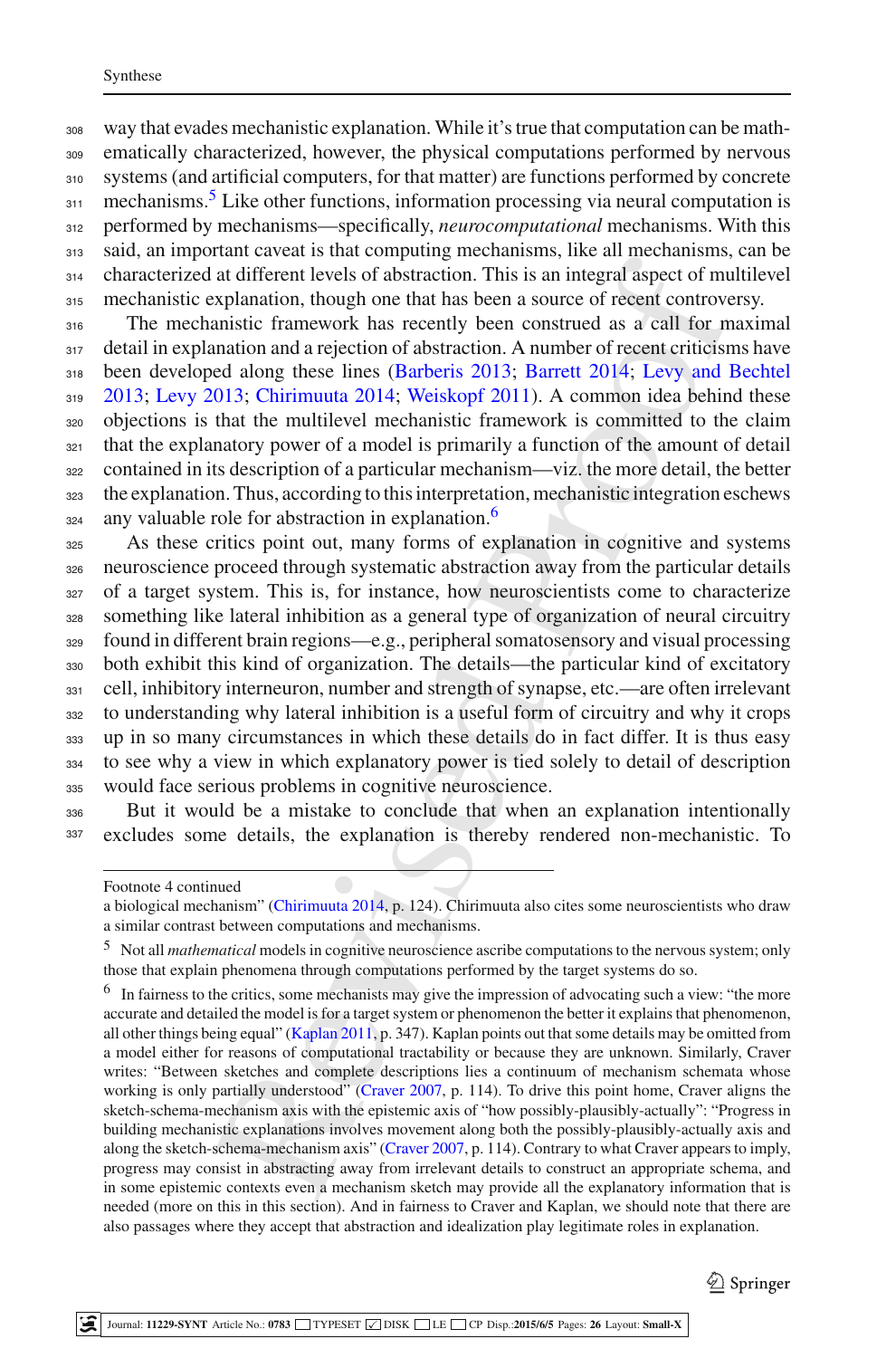the contrary, proponents of the mechanistic framework have often pointed out that *abstracting away* from irrelevant details is as important to mechanistic explanation as *including* relevant details (e.g., [Piccinini and Craver 2011](#page-24-11); see Boone and Pic- cinini unpublished for a more detailed treatment). Which details ought to be included and excluded depends on various features of explanatory context. The concepts of mechanism *sketches* and *schemata* were designed to capture this aspect of mechanis- tic explanations [\(Machamer et al. 2000](#page-23-12)). Mechanism sketches involve omissions of as yet unknown details; mechanism schemata involve deliberate omissions of detail, capturing the bare relevant causal structure of a system.

Encomposition and the considerations in the same of the method of the method of the method of the dentation schema in solve diliberate onissions of the constrained in the method of the method of the method of the method of Examples of schemata abound in neuroscience. A much-discussed example, which is particularly relevant to the present context, is the Hodgkin-Huxley model of the action potential [\(Hodgkin and Huxley 1952](#page-23-13)). The Hodgkin-Huxley model explains the voltage profile of the action potential in terms of a neural membrane's changing voltage conductivity. Lower-level mechanistic details about how changes in membrane permeability arise were omitted from the model, initially because they were unknown [\(Hodgkin and Huxley 1952,](#page-23-13) p. 541), but also later because this omission affords the model greater generality [\(Schaffner 2008](#page-24-12); Levy 2013; Chirimuuta 2014, p. 141). The Hodgkin-Huxley model has been described as non-explanatory (Bogen [2005\)](#page-22-20), as providing a non-mechanistic explanation [\(Weber](#page-25-3) 2005, 2008), and as a mere sketch because it omits information about the role of ion channels in allowing membrane permeability [\(Craver 2007](#page-22-11)). In our view, none of these characterizations fully hit the mark. Rather, the HH model is an example of a mechanism sketch that evolved into a mechanism schema—it explains a phenomenon (the action potential) at one mechanistic level (changes in membrane conductivity) while abstracting away from lower mechanistic levels (ion channels and their components).

 As the preceding example illustrates, mechanistic explanations—particularly those that involve computations and representations in the sense outlined above—are often presented in the form of (interpreted) mathematical or computational models. Typi- cally, such models become analytically insoluble and computationally intractable if they include too much detail about their target systems. As such, issues relating to solubility and tractability provide another motivation for the exclusion of detail from models of neurocomputational mechanisms. Issues regarding tractability are ubiqui- tous in computational neuroscience given the vast array of biological detail that could potentially figure into modeling scenarios.

 For instance, one controversial but extremely common assumption among com- putational neuroscientists is that individual neurons can be treated as integrating a linear sum of dendritic inputs, and then initiating an action potential when that sum reaches a threshold. The dynamics of actual neurons are more complex than this model suggests, which in turn has led to the development of more complex models—e.g. [Waxman](#page-25-5) [\(1972](#page-25-5)) provides an alternative model, which introduces nonlinearities into the branching regions of the dendritic (input) and axonal (output) trees, rather than treating those regions as, respectively, collecting and distributing charge linearly. But the basic, linear treatment of dendritic input integration has been a powerful tool in a wide variety of modeling contexts. One explanation for the success of these simplified modeling strategies is that they capture important aspects of neural responses that are adequate for particular epistemic purposes.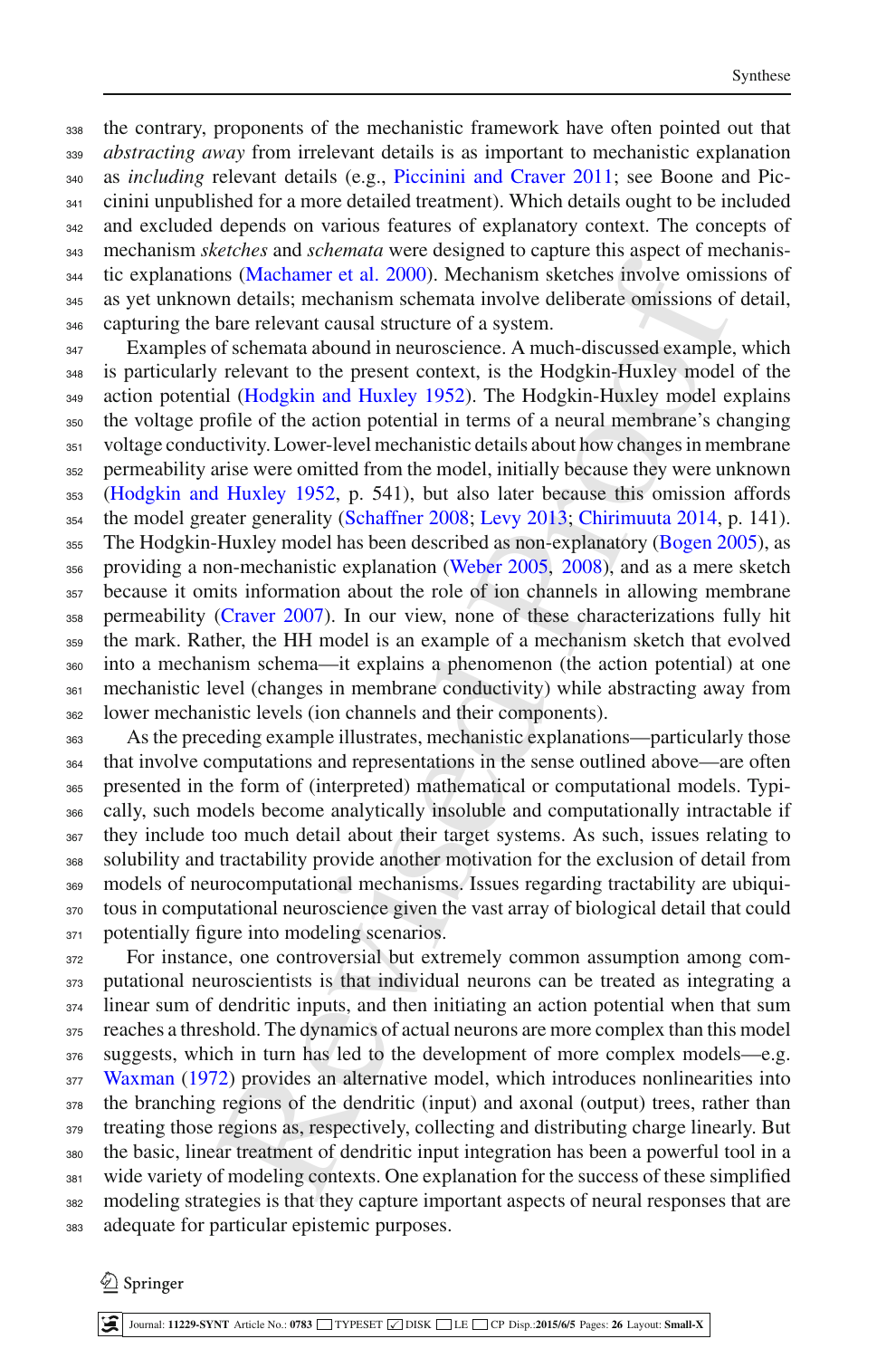While this topic raises a number of interesting issues, one clear takeaway is that an important skill of mathematical and computational modelers is to capture all and only those features of the systems they study that are needed to explain phenom- ena of interest, often by introducing appropriate idealizations and simplifications. Those idealizations and simplifications allow modelers to represent systems to desired degrees of approximation while maintaining mathematical solubility or computational tractability (cf. [Humphreys 2004](#page-23-14); [Piccinini 2007;](#page-24-13) Winsberg 2010; Weisberg [2013\)](#page-25-7).<sup>[7](#page-10-0)</sup> Explanations of computational or information processing mechanisms often require these forms of detail omission. What is crucial to appreciate here is that computation and information processing do *not* lead outside the multilevel mechanistic framework  $_{394}$  but are instead best seen as a special case of it.<sup>8</sup>

Formulation in the material material content and a structure o[f](#page-25-7) the production of the computational or information processing mechanisms of formulation of information processing mechanisms of the dial matison. What is cru Relatedly, as a matter of methodology, we are often interested in one aspect (some components or capacities) of a mechanism at the expense of other aspects (other components or capacities). This is one type of mechanism *sketch*, or partial (elliptical) mechanistic explanation. Consider what it takes to explain why a mechanism functions differently than it normally does. Explaining a deviation from normal functioning may require simply pointing out what's different in the relevant case, while omitting the rest of the mechanism [\(Van Eck and Weber 2014](#page-25-8)). For instance, to explain why certain patients have left-side hemineglect (roughly: inattention to and unawareness of the left side of visual space) it may be enough to point out that such patients suffered damage to the contralateral (right-side) cortical areas responsible for spatial attention, without providing details about the mechanisms involved in normal spatial attention and consciousness.

 Special cases of this type of mechanism sketch are descriptions of computational (the function computed and why it is adequate to the task, cf. [Shagrir 2010b\)](#page-25-9) and algorithmic (the computational operations and representations) levels of a system, which omit details about the components that carry out the algorithm. There is cer- tainly value to such approaches in cognitive neuroscience, particularly in the context of discovery. Marr (1982) argued that a neural "algorithm" is "likely to be understood <sup>413</sup> more readily by understanding the nature of the problem being solved than by exam- ining the mechanism (and the hardware) in which it is embodied" [\(Marr 1982,](#page-23-5) p. 27). Marr's arguments have often been cited in defense of autonomist views of cognitive

<span id="page-10-0"></span> Issues related to tractability and solubility of mathematical models quickly get into deeper philosophical water than can be adequately treated here. Such issues spread across most domains of scientific inquiry. For instance, foundational work in continuum mechanics—i.e. the Navier–Stokes equations—developed around failures to model the flows of fluids through containers as trajectories of point particles; rather, the Navier–Stokes equations describe velocity fields at given points in space and time (see [Batterman 2013](#page-22-21) for an extended discussion). The extent to which the successes of these "top-down" modeling strategies can be treated merely as idealizations and approximations rather than reflecting more fundamental differences in the phenomena under investigation and our understanding of those phenomena at different levels of analysis is currently a topic of rich philosophical debate.

<span id="page-10-1"></span> This is not to say that all analyses of neural computation or information-processing are mechanistic. Some focus only on the information content and efficiency of a neural code without saying anything about the processing mechanisms (Dayan and Abbott 2001, xiii; Chirimuuta [2014](#page-22-2), p. 143ff). These models are not especially relevant here because they do not provide the kind of constitutive explanations that are the present topic, and that functional analysis and mechanistic explanation are competing accounts of.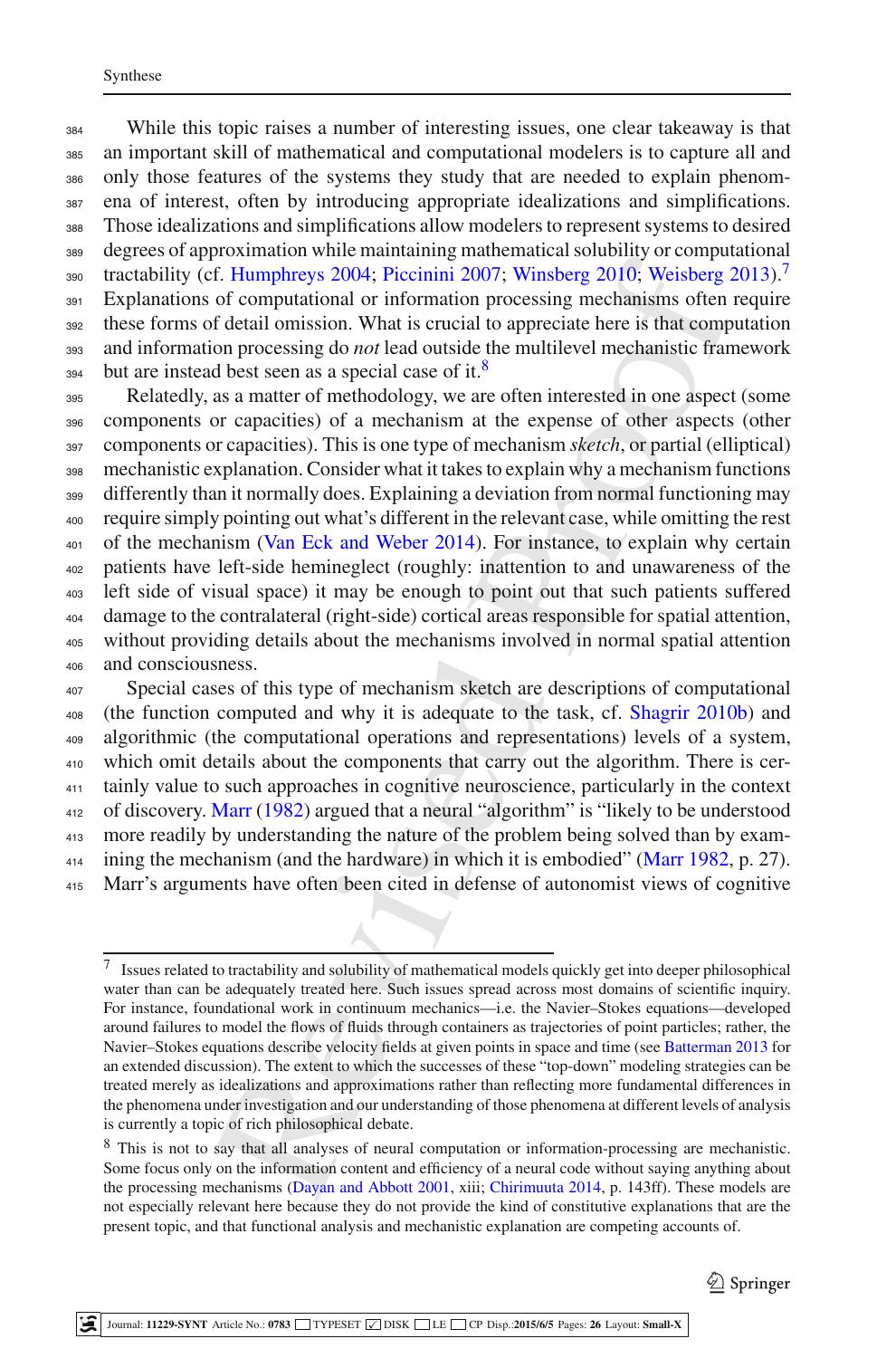$\frac{1}{416}$  science.<sup>[9](#page-11-1)</sup> We have a different take, consistent with seeing computational and algorith- mic accounts (in Marr's sense) as mechanism sketches (or schemata to the extent that underlying details are known but deliberately omitted).

brankistic or environmental contests of a system than the measurement of and<br>smalled transition environmental contests of a system than its component<br>shalled the reader in the system and incorporated constrain their<br>txami Understanding the capacities of a system often requires looking "up" to situate the system within some higher-level mechanism or environmental context as much as looking "down" to understand how those capacities are implemented by the lower level components, their capacities, and organization. In addition, more may be known about the mechanistic or environmental context of a system than its components and their operations. In such cases, investigators may be forced to constrain their models primarily by examining the problem being solved rather than the components and their operations, even though the likely result of such a method is a "how-possibly" model that falls short of explaining how the system *actually* works. Much of Marr's work belongs in this how-possibly category. We certainly face some of the same problems in contemporary cognitive neuroscience, but the field has developed to the point where integration, rather than autonomy, is the appropriate framework. The computational- level descriptions Marr and others sought are best construed as a valuable step along the way to integrated multilevel mechanistic explanations. It is no longer enough to simply home in on ways in which problems *might* be solved in the brain; contemporary cognitive neuroscience aims to understand how those problems are *actually* solved in the brain.

#### <span id="page-11-0"></span>**5 Neurocognitive levels**

 A primary motivation behind the traditional autonomist picture of cognitive science is the idea that functions can be understood independently from the structures that perform them. Therein lies the putative distinction between the "functional" level, which is cognitive, representational, and computational, and the "structural" level, which is non-cognitive, mechanistic, and implementational. Our account of multilevel neurocognitive mechanisms adopts a different notion of neurocognitive levels, which undermines this traditional dichotomy.

 Contrary to the received view, there is no single "functional," "cognitive," or "repre- sentational/computational" level of explanation, standing in opposition to a single (or 446 even multiple) "structural," "neural," or "implementational" level(s).<sup>[10](#page-11-2)</sup> In this section we analyze each of these concepts from the perspective of neurocognitive mecha- nisms in order to highlight how our integrationist framework improves upon traditional autonomist and reductionist views.

 In the first place, every level of a multilevel mechanism is both *functional* and *structural*, because every level contains structures performing functions. This stands in stark contrast to traditional views that maintain that structural analyses and functional analyses are distinct and autonomous from one another. Traditional reductionists—

<span id="page-11-1"></span> Bechtel and Shagrir (forthcoming) is a good entry into the extensive literature on Marr's levels, including how they might fit within a mechanistic framework. We cannot do justice to that debate here.

<span id="page-11-2"></span><sup>&</sup>lt;sup>10</sup> This point is reminiscent of Lycan's underappreciated critique of "two-levelism" [\(Lycan 1990](#page-23-15)). But Lycan lacked the accounts of mechanistic explanation and computational explanation that have been developed in detail in the past decade, and that provide the foundation that we are building upon.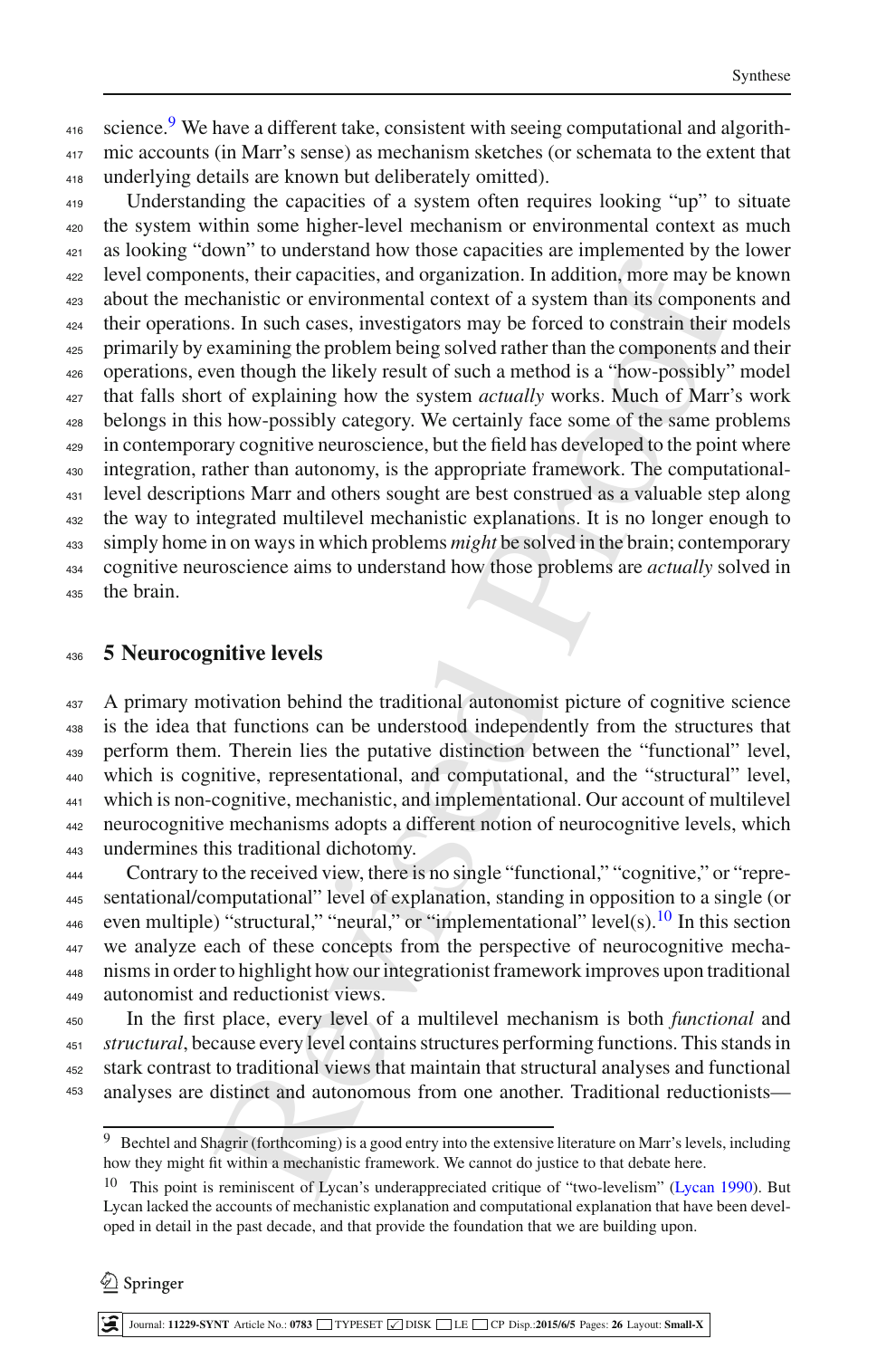e.g. type physicalists [\(Smart 1959\)](#page-25-10)—strove to identify mental types with physical types. As a result, they may be interpreted as focusing on structural properties at the expense of functional properties, relegating the latter to "second order states" of physical types [\(Smart 2007\)](#page-25-11). Traditional functionalists do the opposite: they give <sup>458</sup> primacy to functional properties at the expense of structural properties (e.g., [Putnam](#page-24-14) [1967;](#page-24-14) [Fodor 1968a\)](#page-23-16). This is a somewhat unorthodox way of characterizing these views, so some brief unpacking is in order.

somential under the mind and their station and y considerations in the unpeaking is in order.<br>
unpeaking is in order.<br>
the district proof the mind-brain relation, specifically type if<br>
detaining is in order.<br>
It is distri Classical reductionist views of the mind-brain relation, specifically type identity theorists, look to identify higher-order kinds (e.g. mental kinds, like "pain") with corresponding physical kinds. These reductive views were developed in contrast to dualism: the view that the mind and brain are distinct kinds of substance. Dualists have a notoriously difficult time specifying the means by which these distinct substances interact; type identity theorists provide a dissolution of this problem. To say that water is H<sub>2</sub>O just is to identify a higher-level kind with a lower-level physical kind—an arrangement of atoms. With such an identity in hand, it is illegitimate to wonder how 469 water and  $H_2O$  interact. In a similar vein, type identity theorists argued that mental kinds, like pain, could be identified with particular neural kinds, like C-fibers firing. This identification dissolves dualistic concerns about how mental states interact with bodily states.What is noteworthy for present purposes is that the defining features of the kinds that figure into higher-level analyses just are the lower-level physical features common to instances of those kinds. This identification with lower-level physical features downplays the role of functional features of those higher-level kinds. Water is not individuated by its ability to quench thirst, nourish plants, etc., nor pain with its role in avoidance of noxious stimuli, protecting injured body parts, etc. Instead both kinds are identified with particular physical types, which possess the relevant causal powers that are, incidentally, associated with these functions.

 Classic functionalist views turn this story on its head: the defining features of higher-level kinds, according to such views, are their functional features while the structural features are incidental. The crux of this disagreement between functionalists and reductionists turns on multiple realizability—i.e., the claim that the same function can be realized in distinct physical substrates. Carburetors provide a classic example: they are defined by their function in internal combustion engines (mixing fuel and air); they retain this function over variations in the stuff they're made of (e.g. cast iron, zinc, aluminum, plastic) and the types of engine they're found in (e.g. car, motorcycle, lawn mower). Putnam's original arguments for autonomy in the 1960s were based on this insight (e.g. Putnam 1967). Fodor took up the torch and used multiple realizability to argue for the general autonomy of the special sciences from lower-level sciences— physics, in particular (Fodor 1968a, b, 1974). The idea behind these arguments is that, while higher-level states are token identical to particular lower-level physical states, there is no single lower-level physical kind for the higher-level states to be identified with. Rather, when higher-level kinds are realized, the underlying physical kinds will form unruly disjunctions (e.g. cast iron OR zinc OR aluminum OR plastic); the only thing tying this disjoint set of physical features together is the higher-level kind itself (e.g. the function, "mixing fuel and air"). Thus nothing is added to the higher-level analysis by looking at its realizers.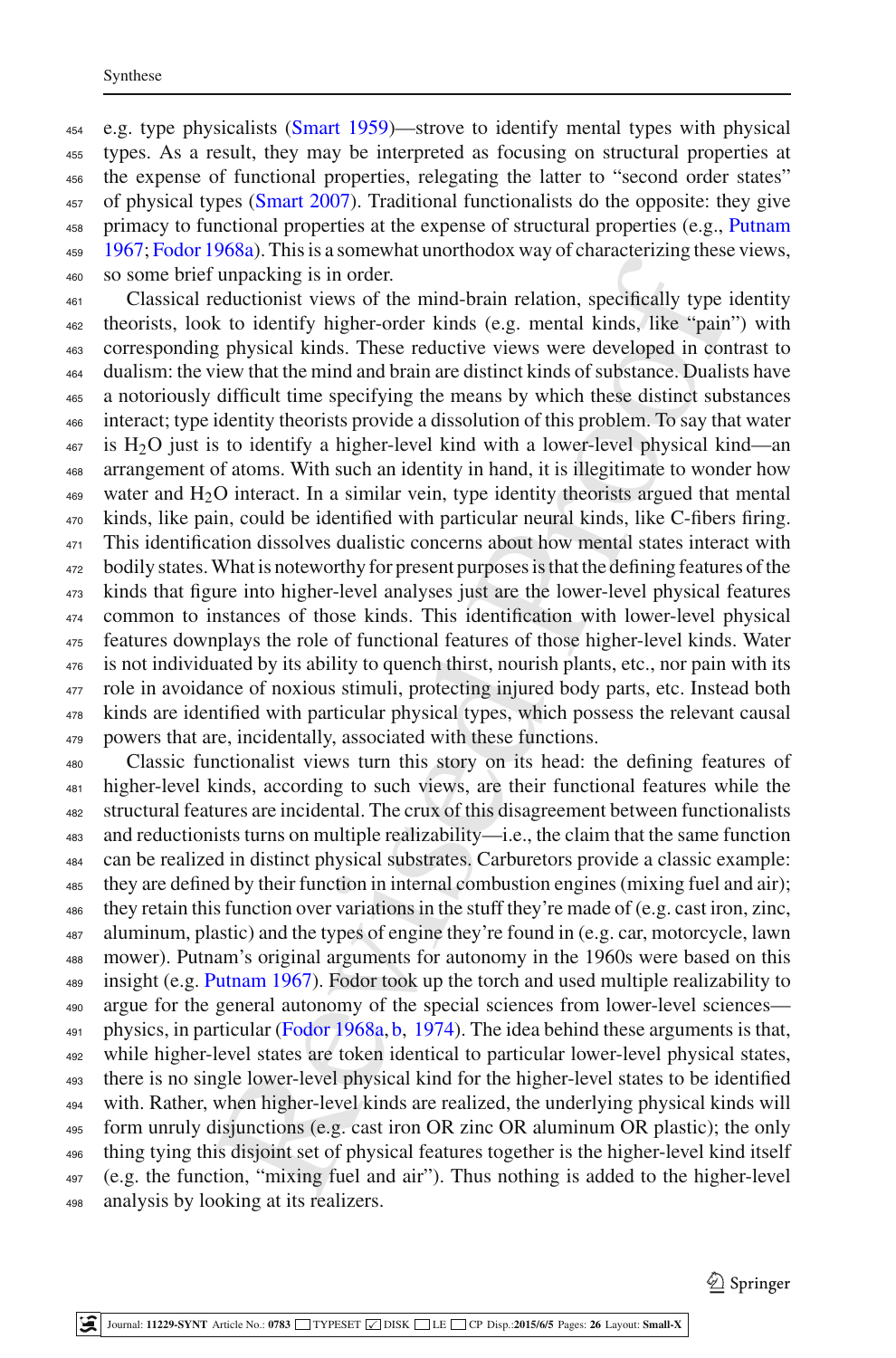Neither of these approaches adequately captures the main thrust of work in cogni- tive neuroscience, because that work is aimed at understanding the complex interplay *between* structure and function. By contrast, the multilevel mechanistic framework we are advocating adequately captures this aspect of cognitive neuroscientific explana- tions; in our framework, functions constrain structures and vice versa. Functions *cum* contextual factors—i.e. mechanistic context—constrain the range of structures that can perform those functions. Similarly, structures *cum* contextual factors determine the range of functions those structures can perform. In this framework, neither struc- tures nor functions are given primacy over the other; neither can explain cognition without the other.

 Any given structure is only capable of performing a restricted range of functions. For an everyday example, consider again the functions that can be associated with water. Structural facts about the chemical composition of water both enable and restrict its ability to perform certain functions. For instance, the facts that water is liquid at phys- iological temperatures and is composed of hydrogen (positively charged) and oxygen (negatively charged) make it appropriate for dissolving ionic compounds into ions essential for normal cell function. Contextual factors—like ambient temperature and available compounds—combine with structural factors to determine the appropriate range of functions. In the context of cognitive science, similar observations abound. Consider for instance that neurons have a refractory period, during which they cannot fire. This refractory period restricts a neuron's maximum firing rate to about 1000 Hz, which in turn limits the kind of codes by which the brain can encode and transmit information. The structural properties that determine the recovery period of a neuron— blocks that prohibit influx of sodium ions through voltage-gated channels—limit the encoding and signaling functions neurons can perform.

tower the theorem and the protection and the mapped to shock the context of the context of the sections are perform. In this framework, neither<br>titions are finite transmission and formula factors determines the method and In the other direction, any function can only be performed by a restricted range of structures. For an everyday example, reconsider the example of a carburetor. While it's true that carburetors can be made from many different materials, the appropriate materials are severely restricted once mechanistic context and desired function are considered. A plastic carburetor from a lawn mower engine will cease to function as a carburetor in the context of a Ford F150 engine. The function and the context in which the function is embedded determine the range of structures that can implement that function. In the context of cognitive science, consider the function of storing information long term in a read/write, addressable form similar to the way memory <sub>533</sub> works in digital computers (Gallistel and King 2009). Fulfilling this function requires memory registers whose states persist over a sufficiently long time, which must be appropriately connected to the processing components; it also requires a system of addresses that are stored in memory components and manipulated by an appropriate control structure. None of this comes for free by positing a certain function; for a functional hypothesis to prove correct, the structures that perform that function within the nervous system must be identified.

 The upshot is that cognition cannot be explained without accounting for the ways in which structures constrain functions and vice versa. In the long run, the mutual constraints between structures and functions lead cognitive psychologists and neuro- scientists to look to each other's work to inform their analyses. At any given level of organization, the goal is to identify both what structures are in play and what functions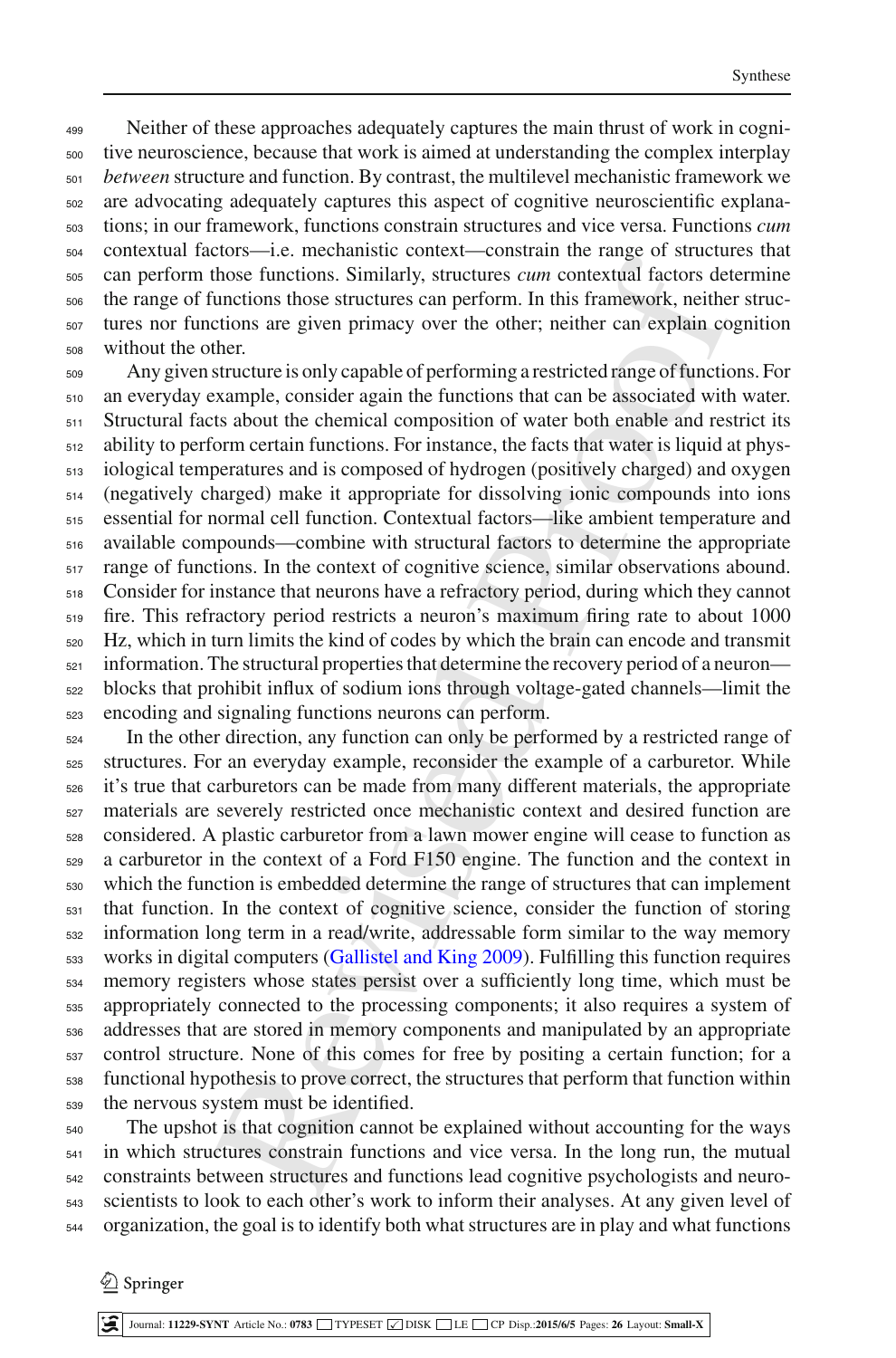are performed. The more we know about functions and the context in which they are embedded, the more we can formulate sensible hypotheses about which structures must be involved. Similarly, the more we know about structures and the contextual factors that influence them, the more we can formulate sensible hypotheses about which functions they perform. The best strategy is to investigate *both* structures and functions simultaneously. As we will illustrate in the next section, this is the main driving force between the merging of neuroscience and cognitive psychology into cognitive neuroscience.

 Building on these observations about the relations between structures and func- tions, similar points can be made about *implementation* (or realization): there is no single implementation (or realization) level. Every system of organized components implements (realizes) the capacities of the whole it composes. Every capacity of a whole is implemented (realized) by its organized components. Implementation is thus relative to level. In other words, every level of a multilevel mechanism is implementa- tional relative to the level above it. The only exceptions to this occur at the (somewhat arbitrary) boundaries of cognitive neuroscientific inquiry—e.g., the whole behaving organism need not implement anything (at least as far as cognitive neuroscience is concerned).<sup>[11](#page-14-0)</sup>

 Relatedly, every level of a neurocognitive mechanism is *neural*—or more precisely, every level is either (at least partially) composed of neurons or is a component of a neu- ron. The fact that neurocognitive mechanisms "bottom out" in components of neurons is a contingent feature of the disciplinary boundaries of cognitive neuroscience. The crucial point for present purposes, in terms of deviation from the classical autonomist view, is that there is no "non-mechanistic" level of explanation to be added to the mechanistic ones.

Low[e](#page-22-11)r in the near that the mean of the content, who see the season of the<br>hetween the merging of neuroscience and cognitive psycholog on these observations about the relations between structures am<br>points can be made abou Whether a level of a neurocognitive mechanism is *representational* or *compu- tational* depends on whether it contains representations or performs computations (in accord with the above definitions of these terms). Many cortical areas and other large neural systems contain representations and perform computations in the rele- vant sense, so they are representational and computational. Many of their components (columns, nuclei) also contain representations and perform more limited computations over them; the computations they perform are component processes of the computa- tions performed by their containing systems. Therefore, large neural components are representational and computational, and the same holds for their components (e.g. net- works and circuits). Again, the computations performed by smaller components are constituents of the larger computations performed by their containing systems, and that

 $\mathcal{L}$  Springer

<span id="page-14-0"></span><sup>&</sup>lt;sup>11</sup> Here we depart from Craver ( $2007$ , pp. 212ff.), who distinguishes between levels of mechanistic organization and levels of realization. Craver adopts the view that realization is a relation between two properties of one and the same whole system, not to be confused with the relation that holds between levels of mechanistic organization. (According to Craver, as according to us, levels of mechanistic organization are systems of components, their capacities, and their organizational relations, and they are related compositionally to other levels of mechanistic organization.) We reject the account of realization adopted by Craver; we hold that each level of mechanistic organization realizes the mechanistic level above it and is realized by the mechanistic level below it (Piccinini and Maley 2014). Realization, in its most useful sense, is precisely the relation that obtains between two adjacent mechanistic levels in a multi-level mechanism and is thus a compositional relation.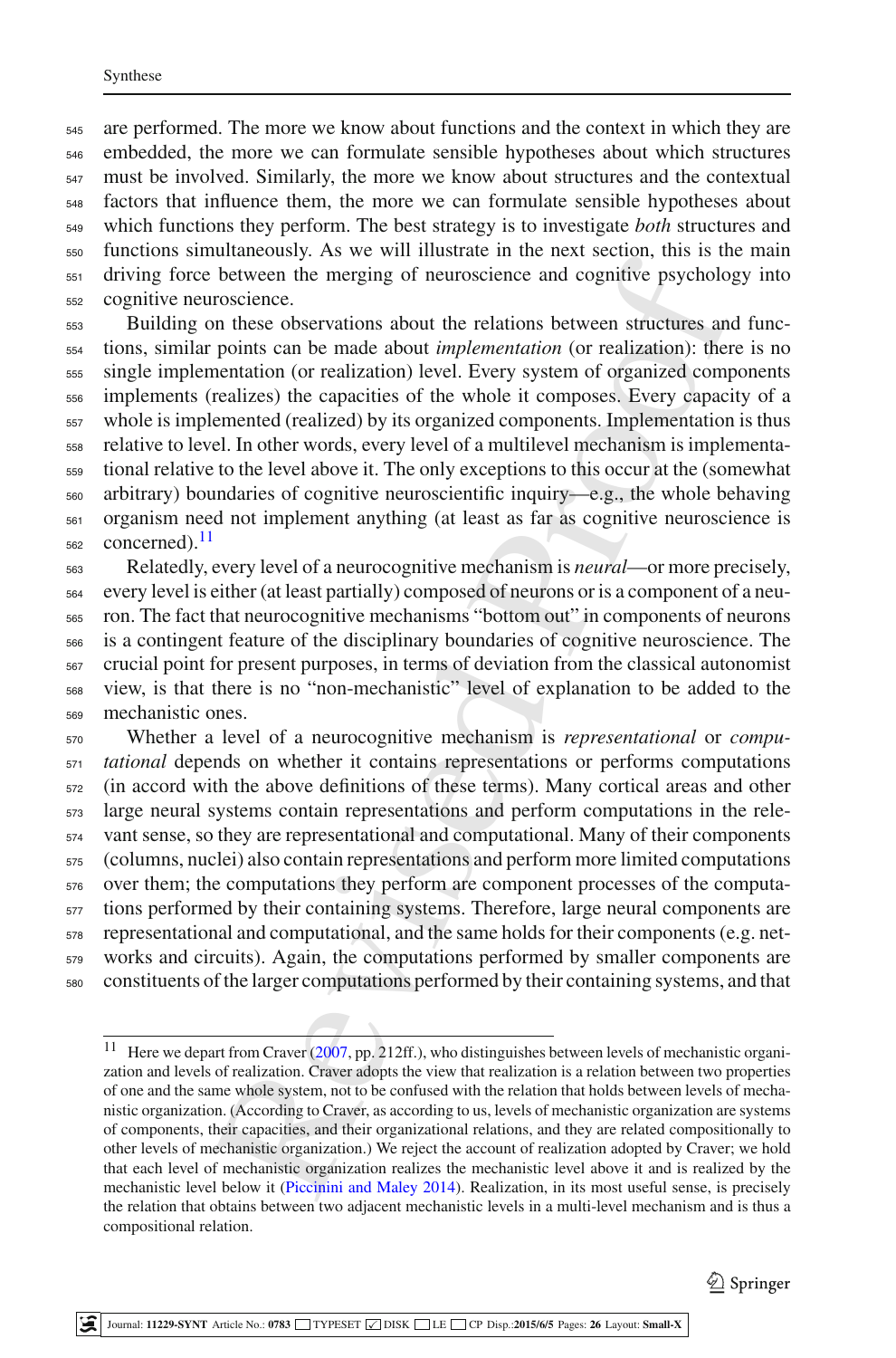is how the computations of their containing systems are mechanistically explained. At a still lower level, the response profiles of some single neurons reliably correlate with specific variables and it appears to be their *function* to correlate in this way; if this is correct, then they are representational in the relevant sense. Whether individual neurons perform computations over these representations is a matter of debate that can be left open. Sub-neuronal structures may or may not contain representations and per- form computations depending on the extent to which they satisfy the relevant criteria. At some point, we reach explanations that are no longer computational but instead are purely biophysical. Here certain biophysical mechanisms explain how certain neural s90 systems register and transmit information.<sup>[12](#page-15-0)</sup> These purely biophysical (and lower) levels are no longer representational and computational in the relevant sense.

not measured to the extern of the real and the productions depending on the extent to which they satisfy the rele[v](#page-23-19)ant counts of the relevant chirals of the relevant of the relevant of the relevant of the system and compar Finally, whether a level of a neurocognitive mechanism is *cognitive* depends on whether and how it contributes to a cognitive capacity. Given our account in the previous section, to the effect that explaining cognitive capacities involves neural computation and representation, a neurocognitive level is cognitive depending on the extent to which the components of that level perform computations over representa- tions in a way that is relevant to explaining some cognitive capacity. As above, the lowest-level neural computations are explained purely biophysically. In some simple organisms, these simple computations may be sufficient to explain the organism's behaviors. In more complex organisms, however, these simple computations combine with other simple neural computations to constitute higher level neural computations, which in turn constitute still higher level neural computations, and so on, until we reach the highest level neural computations, which explain cognitive capacities.

 An example of such an explanatory strategy would be the following sketch of an account of vision. Individual cells in V1 selectively respond to particular line orienta- tions from the visual scene. Several of these cells in conjunction form an orientation column, which provide the basis for edge detection in the visual scene. These orien- tation columns combine to constitute V1, which computes the boundaries of visual objects. V1 then operates in conjunction with downstream parietal and temporal areas to constitute the different "streams" of visual processing and visual object represen- $\epsilon_{11}$  tation.<sup>[13](#page-15-1)</sup>

 The resulting framework for explaining cognition is a mechanistic version of homuncular functionalism, whereby higher-level cognitive capacities are iteratively explained by lower-level cognitive capacities until we reach a level at which the lower- level capacities are no longer cognitive in the relevant sense [\(Attneave 1961;](#page-22-23) [Fodor](#page-23-3) [1968b;](#page-23-3) [Dennett](#page-22-24) 1978; Lycan 1981; Maley and Piccinini [2013](#page-23-19)). The rise of cognitive neuroscience illustrates how this framework has developed and been applied (and con- tinues to develop and be applied) in scientific practice. In the next section, we highlight three aspects of cognitive neuroscience that demonstrate the development and appli-

<span id="page-15-0"></span> The purely biophysical level is reached when our explanation of the processes no longer appeals solely to differences between different portions of the vehicles along relevant dimensions of variation—which in the case of neural vehicles are mostly spike frequency and timing—in favor of the specific biophysical properties of neurons, such as the flow of specific ions through their cell membranes.

<span id="page-15-1"></span><sup>&</sup>lt;sup>13</sup> We are not committed to the adequacy of this particular explanation of visual processing, just to its exemplifying the explanatory strategy of iterated computational mechanisms that we are explicating here.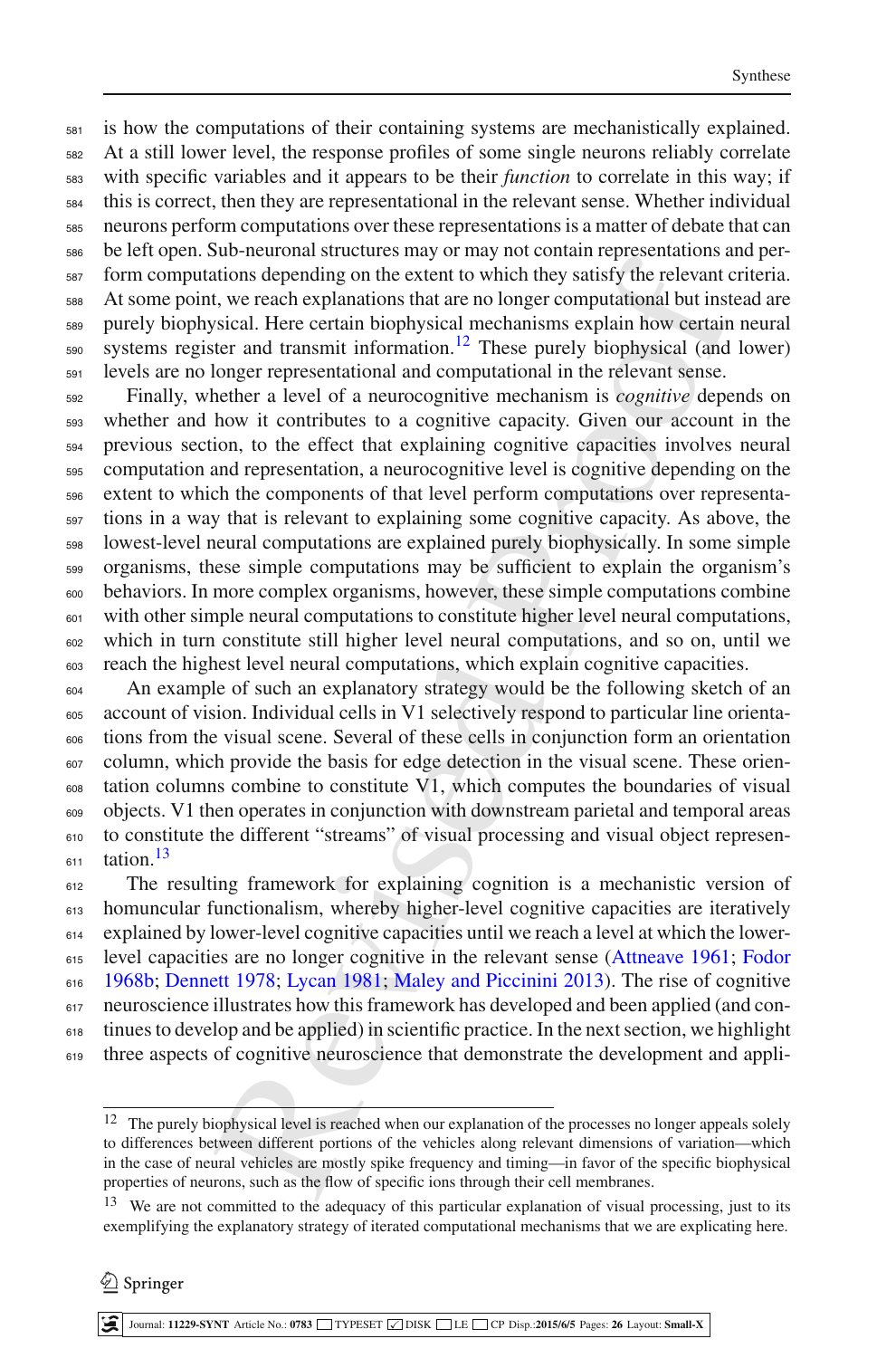cation of this framework: the incorporation of experimental protocols from cognitive psychology into neuroscience experiments, the evolution of functional neuroimaging, and the movement toward biological realism in computational modeling in cognitive 623 science.

#### **6 How cognitive neuroscience exhibits multilevel mechanistic integration**

<span id="page-16-0"></span>itive neuroscience exhibits multilevel mechanistic integr<br>
roscience emerge[d](#page-22-25) as a discipline in the late 1980s. Prior to that tim<br>
and neuroscience had developed largely in isolation from one a<br>
ence developed between the Cognitive neuroscience emerged as a discipline in the late 1980s. Prior to that time, cog- nitive science and neuroscience had developed largely in isolation from one another. <sup>627</sup> Cognitive science developed between the 1950s and the 1970s as an interdisciplinary field comprised primarily of aspects of psychology, linguistics, and computer science. In linguistics, this involved the development of generative grammars aimed at explain- ing the syntax structuring human linguistic behavior. In psychology, researchers began 631 developing information processing accounts aimed at explaining capacities like prob-<sup>632</sup> lem solving and memory encoding. In computer science, researchers began developing computational models, involving discrete state-transitions, in order to model psycho- logical capacities like reasoning and problem solving. The development of cognitive <sub>635</sub> science accelerated through the 1960s and 1970s, with these approaches proceeding on their own terms with little contact with neuroscience. While during this period the hypothesis space for cognitive functions was constrained, the lack of contact with neuroscientific evidence contributed to a significant underdetermination of these hypotheses by available evidence (cf. Anderson 1978).

 Meanwhile, neuroscience developed as an interdisciplinary field investigating both normal and abnormal functioning of the nervous system. Neurophysiological investi- gations had been carried out since at least the 1890s, at a time when neuroscience and 643 psychology were seen as disciplines that should be integrated (e.g., [Freud 1895/1966](#page-23-20); [James 1890/1983\)](#page-23-21). But the term "neuroscience" was only coined in the 1960s with the development of new techniques for investigating the cellular and molecular levels of nervous systems and for relating those investigations to systems and behavioral lev- els. As a result, early neuroscience illuminated candidate structures for implementing cognitive functions, but it did so with little connection to functional context, thereby making limited progress towards explaining cognitive functions.

 Throughout the development of both fields in the 1960s and 1970s, neuroscience <sup>651</sup> and cognitive science dealt with domains with a great degree of overlap. In principle, they could have merged; in practice, they tended to exclude one another. Concep- tual motivation for this exclusion was rooted in views already discussed: autonomist commitments (both implicit and explicit) among practicing cognitive scientists ver- sus reductionist commitments among many practicing neuroscientists. Meanwhile, practical motivation that reinforced the exclusion was rooted in the pace of early developments that shaped both fields. In neuroscience, techniques for investigation at the cellular and molecular level developed at a pace that outstripped and overshad- owed work at the systems level. In cognitive science, rapid developments in computer science and artificial intelligence in the 1970s provided a computational framework in which processes were decomposed into specific operations performed on symbolic (language-like) structures. This framework fostered a gulf between cognitive analyses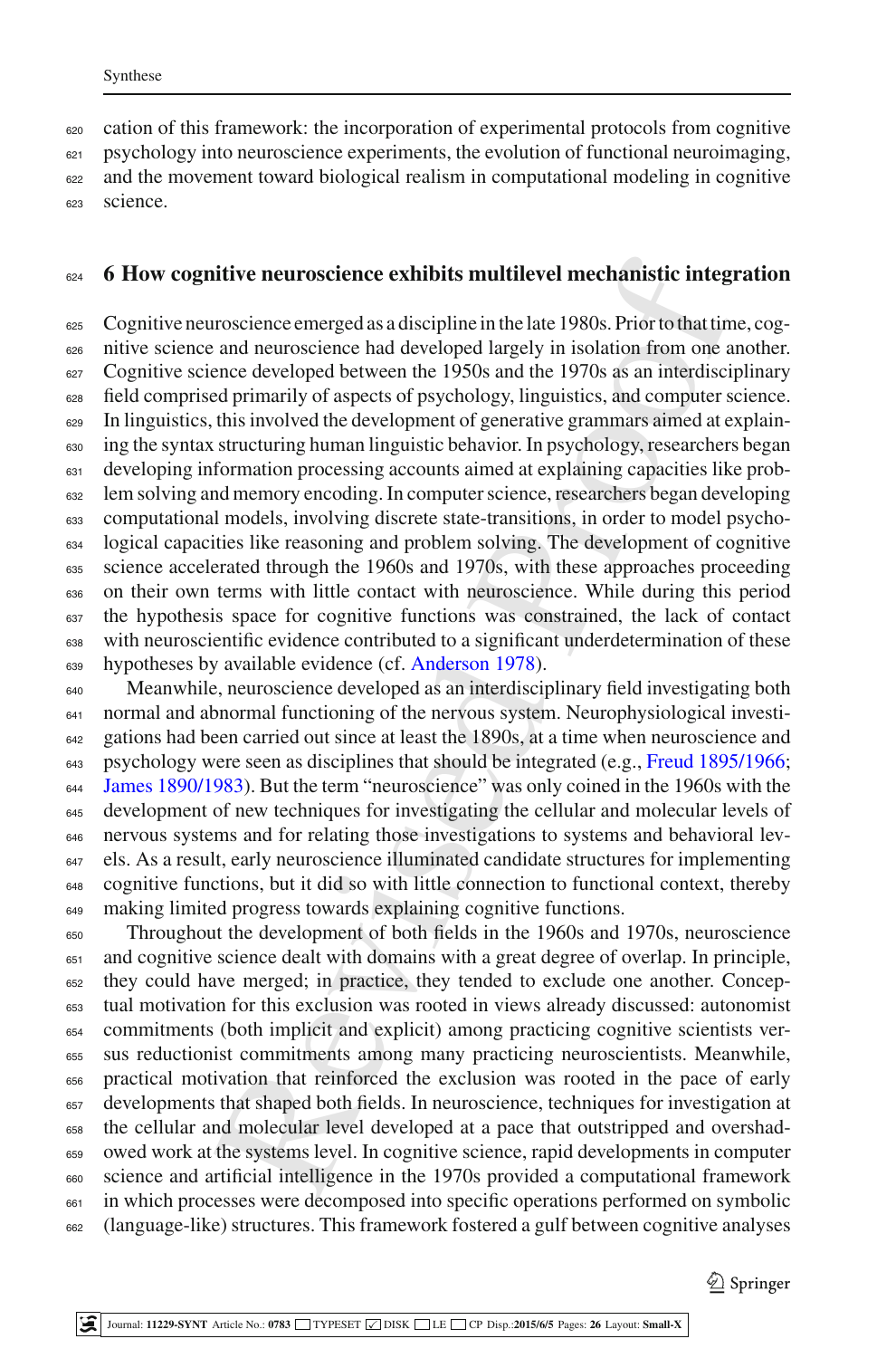and neural analyses because there was no obvious way for these symbolic computa-tional units to be realized in neural tissue.

 The differences between the fields began to abate in the 1980s. [Bechtel](#page-22-26) [\(2001\)](#page-22-26) cites two chief contributors: the need for more sophisticated behavioral protocols in neuroscience, and the related development of functional neuroimaging techniques.

access, attempting to link those structures to paramountations<br>of the mustamon performed by recently discovered dellular and<br>exects, attempting to link those structures to particular behaviors. It is<br>the banyional protocol The former developed naturally as neuroscience researchers shifted focus toward determining specific functions performed by recently discovered cellular and mole- cular structures, attempting to link those structures to particular behaviors. In order to draw these links and target higher-level functions, neuroscientists needed more sophisticated behavioral protocols. Cognitive psychologists had developed relatively sophisticated behavioral protocols in order to obtain informative data from a limited range of dependent variables. At the time, most experiments in cognitive psychology involved inference to some cognitive hypothesis based on patterns in two dependent variables: characteristic patterns of error human subjects exhibited on some task (error rate), and the typical amount of time taken for those subjects to perform the task (reac-tion time).

 As neuroscientists began to shift their explanatory ambitions, they ran up against the same limited range of dependent variables. Rather than reinventing the wheel, they began incorporating behavioral protocols from cognitive psychology and applying those protocols to experimental setups in which neural activity could be monitored in both humans and model organisms. These more sophisticated behavioral protocols allowed neuroscientists to form and test hypotheses about the contributions of cellular and molecular structures to higher-level functions.

 This disciplinary shift demonstrates how, in practice, functions constrain structures: sophisticated behavioral protocols provided the functional context necessary to con- strain the search for the structures involved in performing those functions. Of course, many of these protocols were subsequently revised in a give-and-take between the incoming physiological data and the existing functional models that motivated the protocols. But with the integration of these techniques and protocols, the underdeter- mination of structure-function mapping became a tractable empirical issue rather than a conceptual one.

 The other main contributor to the practical integration of psychology and neu- roscience has been the development of functional neuroimaging techniques, which allow measurement of physiological changes in large neural structures in response to performance of particular tasks. The first functional neuroimaging technique to be developed was Positron Emission Tomography (PET). PET involves injecting a radioactive tracer into a subject's bloodstream, which can then be imaged as it decays to illuminate blood flow to different brain regions. In a seminal study, [Fox et al.](#page-23-22) [\(1986\)](#page-23-22) used PET to measure hemodynamic response in particular brain areas during different cognitive tasks—their results correlated sensory and motor tasks with increased blood flow in primary sensory and motor areas, respectively.

 Prior to the development of neuroimaging, the primary way to attribute specific cognitive functions to neural systems and thereby to relate neural activity to behavior (in humans) was through the study of behavioral deficits resulting from lesions due to some form of traumatic brain injury. While these lesion studies remain an integral part of cognitive neuroscience to this day, there are a number of potential confounding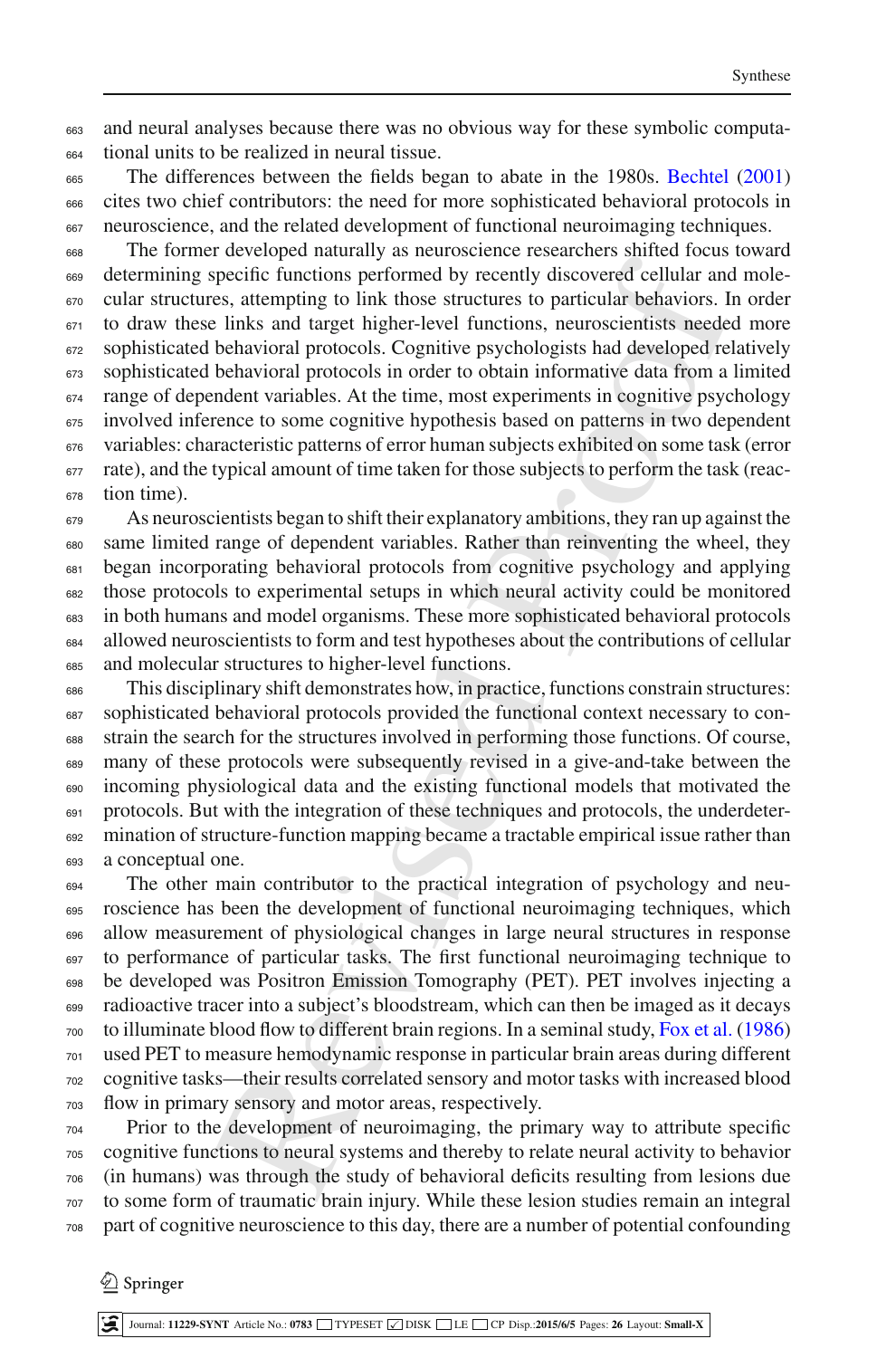factors involved in extrapolating from these data to brain function in non-pathological cases (see, e.g., [Kosslyn and Van Kleeck 1990](#page-23-23)). Brain imaging assuages some of these concerns, and as a result the early research into the applications of PET for functional brain imaging set the stage for the explosion of research in cognitive neuroscience precipitated by the development of even more powerful and noninvasive imaging techniques like functional Magnetic Resonance Imaging (fMRI).

 The ability to correlate activity in different brain regions with specific tasks has improved our ability to map cognitive functions to neural structures. Underdetermi- nation problems remain, as cognitive functions cannot be simply read off of tasks and functional neuroimaging still has limits on spatial and temporal resolution that place corresponding limits on fine-grained attribution of functions to lower-level neural structures (see, e.g., [Roskies 2009](#page-24-16) for further discussion). Nonetheless, these neu- roimaging techniques provide valuable data to constrain structure-function mapping by situating putative functions within mechanistic context.

[R](#page-24-20)[e](#page-24-18)vised [P](#page-24-17)roof This mechanistic context needs to be supplemented by further modeling in order to provide fully integrated explanations of how cognitive phenomena relate to neural activity. For instance, the recent trend toward model-based fMRI studies, in which models from computational neuroscience are incorporated into traditional fMRI exper- imental designs, demonstrates one way in which these integrated explanations are currently being approached (e.g., [O'Doherty et al.](#page-24-17) 2007; cf. Egan and Matthews [2006](#page-22-27); Povich forthcoming). These model-based imaging techniques illustrate, with partic- ular clarity, the applications of the multilevel mechanistic framework we have been advancing. At a relatively coarse-grained level, neuroimaging allows identification of the cortical and subcortical networks that are active in particular tasks. In order to deter- mine more precisely the functions performed by these intermediate-level networks, researchers look to modeling efforts in computational neuroscience that are highly constrained by the neurophysiology of the particular regions involved (more on this below). This strategy facilitates integration between different mechanistic levels and in so doing allows more precise identification of the functions involved in cognitive processes and the specific structures performing those functions. The proliferation of neuroimaging studies over the past two decades and, in particular, the current trend toward model-based approaches provide further evidence that cognitive neuroscience is indeed a science concerned with the complexities of structure-function mapping, rather than a science predicated on giving primacy to one over the other.

 Finally, the evolution of computational modeling in cognitive science also exem- plifies the shift from autonomist cognitive science to cognitive neuroscience. After [McCulloch and Pitts](#page-24-18) (1943) introduced the first model of neural computation, three main modeling research programs developed. First, there is classical symbolic com- putationalism, which strives to explain cognitive capacities in terms of symbolic computation in putative autonomy from neuroscience (e.g., [Newell and Simon 1972](#page-24-19); [Anderson 1983\)](#page-22-3). Second is connectionism, which strives to explain cognitive capaci- ties in terms of neural network computations, though such neural networks are artificial models that are minimally (if at all) constrained by what is known about actual neural systems (e.g., Rosenblatt 1962; Feldman and Ballard [1982](#page-23-24)). The third modeling research program is computational neuroscience, which explains cognitive capaci-ties by building models of neural systems that are explicitly constrained by known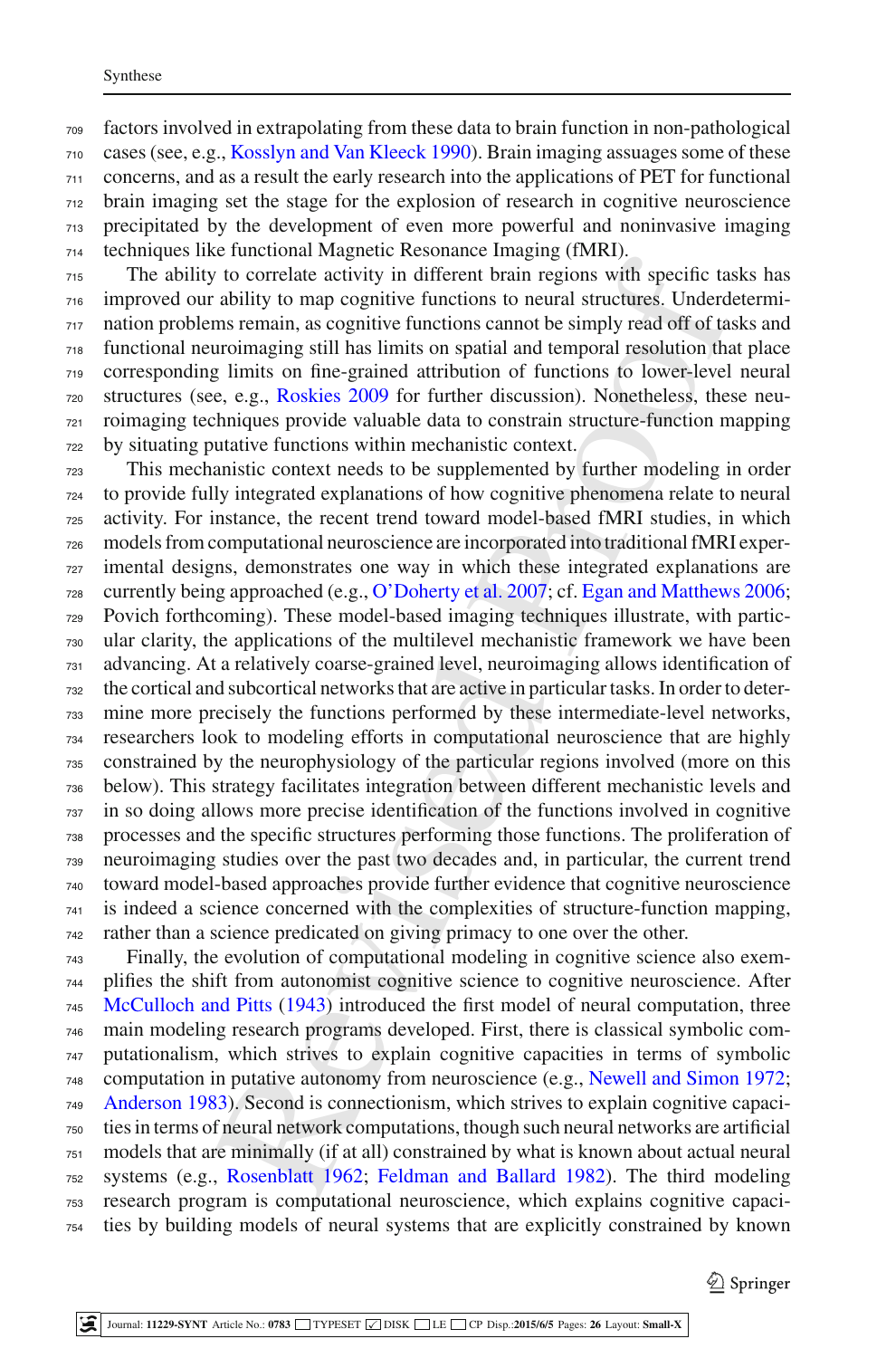neuroanatomical and neurophysiological evidence (e.g., [Hodgkin and Huxley 1952](#page-23-13); [Caianiello 1961;](#page-22-28) [Stein 1965](#page-25-12); [Knight 1972](#page-23-25); [Wilson and Cowan 1972](#page-25-13)). The critical dif- ference is that while classicist and connectionist models cannot be mapped onto neural structures in any direct way, models from computational neuroscience target specific neural structures and form hypotheses about the specific functions they perform and how those functions contribute to cognitive behaviors (cf. [Kaplan 2011](#page-23-11)). Thus, com- putational neuroscience models exhibit the integration of functions and structures that we have argued characterizes cognitive neuroscience.

 For much of their history, these three traditions developed largely independently from one another. Classical computationalism gained a solid footing in the 1970s and was based on the idea (outlined above in Sect. 2) that the brain is a universal, program- controlled digital computer. The idea behind this modeling paradigm was that cognitive processes can be seen as the software that is implemented on such computers and thus can be studied independently from the hardware/wetware implementing the software. But this analogy between natural cognitive systems and digital computers is problem- atic for two reasons. First, whether nervous systems are universal, program-controlled digital computers is an empirical question; such a question cannot be settled indepen- dently of neuroscience. Further, and more importantly, evidence from neuroscience suggests that neural computation, in the general case, is in fact *not* a form of digital com- putation [\(Piccinini and Bahar 2013\)](#page-24-21). Since digital computation is a necessary (though insufficient) condition for a system to be a universal, program-controlled digital com-puter, current best evidence suggests that nervous systems are in fact not such systems.

about on the distance is expended to the state of the productions and structure definance interest are considered that interest are the interest of their instyre, require the first of their instyre, respective neuroscience In the 1980s, connectionism re-emerged and challenged the hardware/software analogy in favor of "neurally inspired" network models [\(Rumelhart et al. 1986,](#page-24-22) p. 131). But typical neo-connectionist psychology was not grounded in known neural processes and mechanisms. Connectionists made largely arbitrary assumptions about the number of neurons, number of layers, connectivity between neurons, response properties of neurons, and learning methods. Connectionist psychology made such assumptions in order to model and explain psychological phenomena. Since these assumptions were not grounded in neuroscience, connectionists were merely developing a different take on the standard computer analogy, replete with their own commitment to the autonomy of psychology from neuroscience. Thus, while connectionism pushed in the right direction, it fell short of actually integrating psychology and neuroscience. From the point of view of cognitive neuroscience, this kind of connectionism was more on the side of classical, autonomist cognitive science than it was on the side of neuroscience. As a result, both classical computationalism and connectionism foster models of cognitive systems that are autonomous from structural (neuroscientific) constraints (cf. Weiskopf 2011).

 While philosophers were captivated by the divide between classical computation- alism and connectionism, computational neuroscientists developed powerful tools for modeling and explaining cognitive phenomena in terms of actual biological processes. They imported theoretical tools from mathematics and physics and took advantage of the exponentially increasing power of modern computers. By now, there are many highly sophisticated research programs developing detailed models of how specific neural structures perform cognitive functions at various levels of organization (e.g., [Dayan and Abbott 2001](#page-22-22); [Ermentrout and Terman 2010;](#page-22-29) [Eliasmith 2013\)](#page-23-26).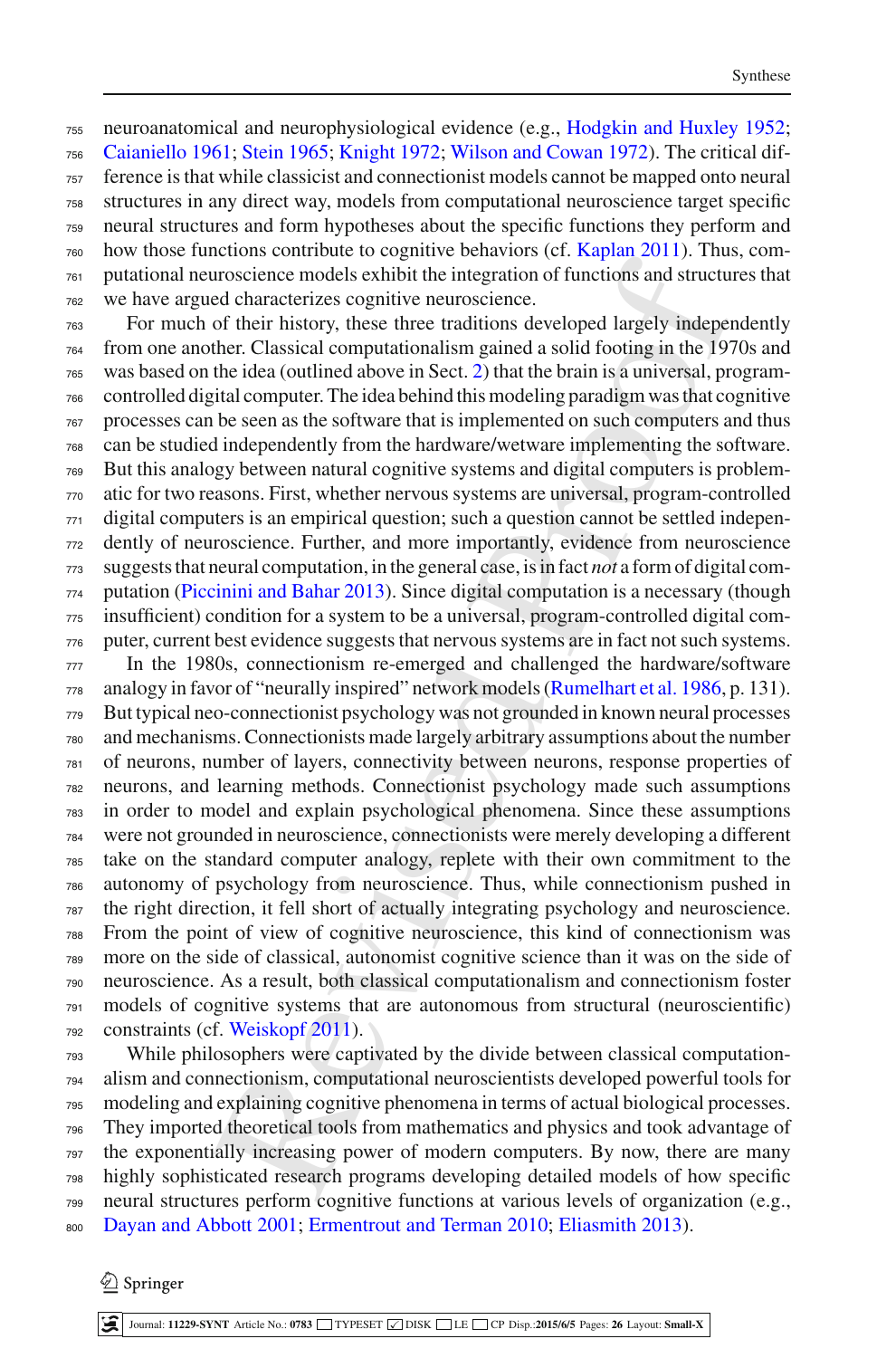The field has matured to a point where connectionism is disappearing as an inde- pendent research tradition, instead merging into computational cognitive neuroscience [\(O'Reilly and Munakata 2000;](#page-24-23) [O'Reilly et al. 2014\)](#page-24-24). Most of the classicist research programs are also being shaped by this emergence of computational neuroscience. While we lack space for more detailed treatment, recent pronouncements of some key figures in classical and connectionist modeling indicate that the field is undergoing a deep transformation.

mation.<br>
and introduction and only th[e](#page-24-27) same function and information.<br>
Analon. A conditing classical cogniti[v](#page-25-14)e arehitectures were based on p<br>
(Anderson 1983; Laird and Newell 1987). Production systems<br>
cresses as software <sup>808</sup> Early attempts at building classical cognitive architectures were based on *produc-*<sup>809</sup> *tion systems* [\(Anderson 1983;](#page-22-3) [Laird and Newell](#page-23-27) 1987). Production systems model 810 cognitive processes as software packages specifying a series of "if... then..." state-811 ments (rules) taking inputs to outputs. Initially, these quintessentially symbolic models <sup>812</sup> were in no way constrained by neural data. Nevertheless, their proponents expressed <sup>813</sup> great confidence: "Cognitive skills are realized by production rules. This is one of <sup>814</sup> the most astounding and important discoveries in psychology and may provide a base <sup>815</sup> around which to come to a general understanding of human cognition" [\(Anderson](#page-22-30) 816 [1993,](#page-22-30) p. 1). More recently, work on these same cognitive architectures has evolved to 817 respect multiple levels of computational organization that are constrained by evidence <sup>818</sup> from neuroscience. A stark transition can be seen, in particular, in Anderson's work, 819 where his initial ambitions for his ACT-R production system architecture (as a univocal 820 model for cognition) have been replaced by the acknowledgement that hybrid archi- $821$  tectures are more promising. In a recent paper, Anderson et al. argue that "theories at <sup>822</sup> different levels of detail and from different perspectives are mutually informative and <sup>823</sup> constraining, and furthermore no single level can capture the full richness of cognition" 824 [\(Jilk et al. 2008](#page-23-28)). Similarly, Laird's most recent presentation of his Soar architecture <sup>825</sup> advocates constraint by evidence from neuroscience (as well as from psychology and  $826$  AI): "we have found that combining what is known in psychology, in neuroscience, 827 and in AI is an effective strategy to building a comprehensive cognitive architecture" <sup>828</sup> [\(Laird 2012](#page-23-29), p. 22).

829 Similar transitions can be seen in the works of other leading cognitive scientists. 830 Stephen Kosslyn, a pioneer of mental imagery and the view that mental imagery 831 involves a special, pictorial representational format, went from a traditional theory 832 based primarily on behavioral data (Kosslyn 1980) to a thoroughly cognitive neu-<sup>833</sup> roscientific framework (Kosslyn 1994; Kosslyn et al. [2006\)](#page-23-32). Kosslyn's trajectory is 834 a good illustration of the process of deepening explanations via the investigation of <sup>835</sup> underlying mechanisms (Thagard 2007), which is the hallmark of cognitive neuro-836 science. Kosslyn's early theory of mental imagery faced skeptical resistance from 837 defenders of a non-pictorial alternative (Pylyshyn 1981). By appealing to fMRI and <sup>838</sup> neuropsychological evidence, Kosslyn later gained widespread acceptance for his pic-839 torial theory. The debate over the format of mental images is not entirely over, but the <sup>840</sup> way to resolve it is not to reject neuroscientific evidence as irrelevant or insufficient 841 (cf. [Pylyshyn](#page-24-26) 2002, 2003). The way to resolve it is to learn even more about how the 842 brain realizes and processes mental images.

 An analogous shift from traditional cognitive science to cognitive *neuro*science can be seen in Anne Treisman's landmark work on attention [\(Treisman and Gelade](#page-25-15) [1980;](#page-25-15) [Treisman 1996,](#page-25-16) [2009](#page-25-17)). James McClelland, who pioneered the neo-connectionist 846 models that were developed autonomously from neuroscience [\(Rumelhart et al. 1986](#page-24-22)),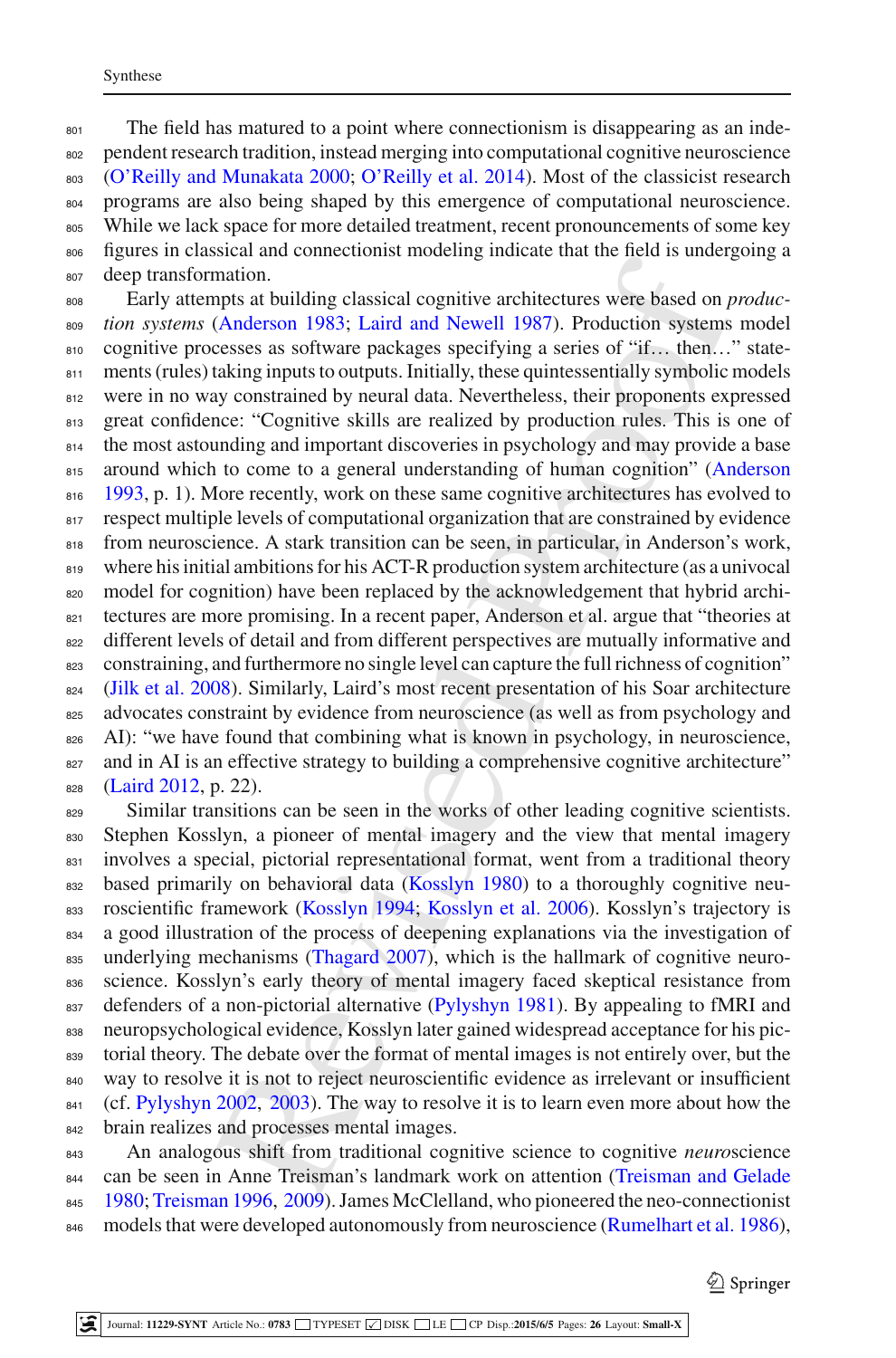847 subsequently co-founded the Center for the Neural Basis of Cognition (a collaboration <sup>848</sup> between Carnegie-Mellon University and the University of Pittsburgh) and has become 849 a computational cognitive neuroscientist (e.g., [McClelland and Lambon Ralph 2013](#page-24-28)). <sup>850</sup> Michael Posner's authoritative treatment of the subtractive method employed in cogni-<sup>851</sup> tive psychology [\(Posner 1976](#page-24-29)) became the basis for the rigorous use of neuroimaging <sup>852</sup> methods, beginning with PET, that are the backbone of much cognitive neuroscience 853 [\(Posner and Raichle 1994](#page-24-30)).

 Because we are still in the midst of this interdisciplinary shift toward the integration of psychology and neuroscience, it is easy to miss how revolutionary it is. The old view of psychology as autonomous from neuroscience (as well as the faith in the <sup>857</sup> reductionist program, from the other direction) has been effectively supplanted by a new framework where multilevel integration rules the day.

#### <sup>859</sup> **7 Conclusion**

 The cognitive neuroscience revolution consists in rejecting the scientific practices 861 stemming from the traditional two-level view of cognitive science and replacing them with a fully integrated science of cognition. The traditional two-level view maintained 863 a division of labor between the sciences of cognition proper (psychology, linguistics, anthropology, AI, and philosophy) and sciences of implementation (neuroscience). This framework has fallen by the wayside as cognitive neuroscience has risen to prominence.

<sup>867</sup> The old two-level picture fell apart for several reasons. First, new modeling and <sup>868</sup> empirical techniques—including the emergence of neuroimaging methods—have pro-<sup>869</sup> vided more sophisticated ways to link cognitive capacities to the activities of specific 870 neural systems. Second, the dubious assumptions about the nervous system that bol-<sup>871</sup> stered the received view, such as the assumption that the nervous system is a universal, 872 program-controlled digital computer, simply have not panned out. Third, the received 873 view of cognitive explanation, according to which there is one privileged cognitive  $874$  level and one distinctive and autonomous explanatory style—functional analysis—has <sup>875</sup> turned out to be faulty.

minarion and the middle of this interdsion in the case of the and and the production and and in the middle of this interdsionly shift toward the interdsion at some state and in the middle of this interdsion in the order di 876 We have argued that philosophy of cognitive science should take heed. In place <sup>877</sup> of the eliminative/reductive and classical functionalist/autonomist views of cognitive 878 science, we have proposed the framework of integrated, multilevel, representational, 879 and computational neural mechanisms as capturing the essence of successful expla-880 nation in cognitive neuroscience. Any discipline that studies cognition can fruitfully  $881$  contribute to this project by characterizing one or more neurocognitive level(s) using <sup>882</sup> the various empirical and analytical techniques at its disposal. In addition to avoid-<sup>883</sup> ing the problems of the old two-level view, this framework also avoids the pitfalls <sup>884</sup> of both reduction and elimination by retaining a role for organization within each <sup>885</sup> neurocognitive level. While much work remains to be done in order to more fully <sup>886</sup> understand the implications, applications, and limitations of this framework, the first 887 step lies in accepting the revolutionary shift in our understanding of the physical bases <sup>888</sup> of cognition that has already taken place.

≰ Springer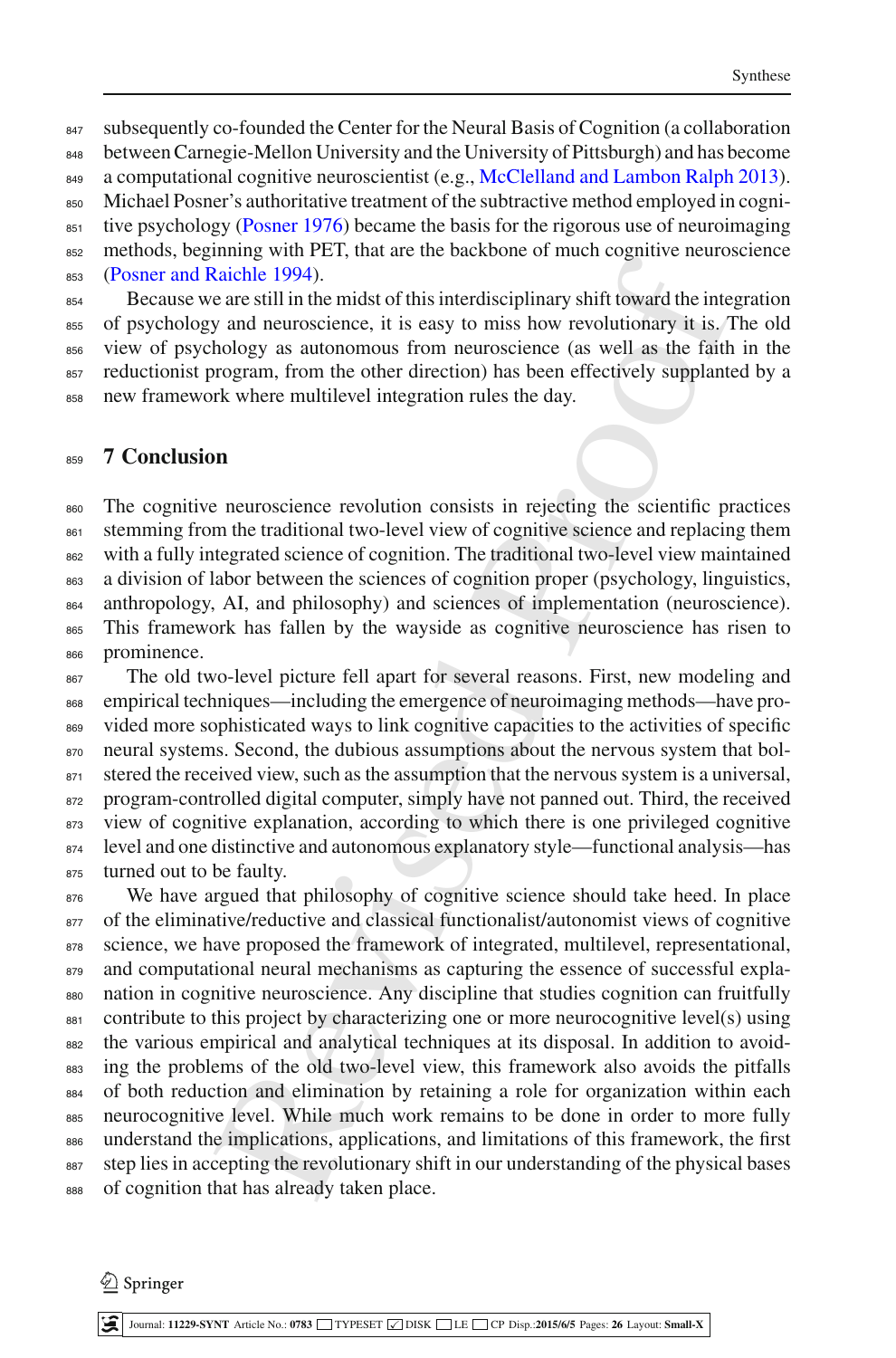#### <span id="page-22-0"></span>**References**

- <span id="page-22-25"></span> Anderson, J. R. (1978). Arguments concerning representations for mental imagery. *Psychological Review*, *85*, 249–277.
- <span id="page-22-3"></span>Anderson, J. R. (1983). *The architecture of cognition*. Cambridge: Harvard University Press.
- <span id="page-22-30"></span>Anderson, J. R. (1993). *Rules of the mind*. Hillsdale, NJ: Erlbaum.
- Attneave, F. (1961). In defense of homunculi. In W. Rosenblith (Ed.), *Sensory communication* (pp. 777– 782). Cambridge, MA: MIT Press.
- <span id="page-22-18"></span> Barberis, S. D. (2013). Functional analyses, mechanistic explanations, and explanatory tradeoffs. *Journal of Cognitive Science*, *14*(3), 229–251.
- <span id="page-22-19"></span> Barrett, D. (2014). Functional analysis and mechanistic explanation. *Synthese*. doi[:10.1007/](http://dx.doi.org/10.1007/s11229-014-0410-9) [s11229-014-0410-9.](http://dx.doi.org/10.1007/s11229-014-0410-9)
- <span id="page-22-21"></span> Batterman, R. (2013). The tyranny of scales. In R. W. Batterman (Ed.), *The Oxford handbook of philosophy of physics* (pp. 255–286). New York: oxford University Press.
- <span id="page-22-26"></span><span id="page-22-15"></span>Bechtel, W. (2015). Investigating neural representations: The tale of place cells. *Synthese*.
- <span id="page-22-23"></span>ridge, MA. MIT Pess.<br>
Mich Mass, Mart Pess. Including the proparations, and explanations (and explanations). Functional analyses, mechanistic explanations, and explanation (*MC)*,  $25$ ,  $25$ ,  $25$ ,  $25$ ,  $25$ ,  $25$ ,  $25$ , Bechtel, W. (2001). Cognitive neuroscience: Relating neural mechanisms and cognition. In P. Machamer, P. McLaughlin, & R. Grush (Eds.), *Philosophical reflections on the methods of neuroscience*. Pittsburgh, PA: University of Pittsburgh Press.
- <span id="page-22-12"></span> Bechtel, W. (2008). *Mental mechanisms: Philosophical Perspectives on cognitive neuroscience*. London: Routledge.
- <span id="page-22-14"></span> Bechtel, W., & Abrahamsen, A. (2013). Thinking dynamically about biological mechanisms: Networks of coupled oscillators. *Foundations of Science*, *18*, 707–723.
- Bechtel, W., & Shagrir, O. (forthcoming). The non-redundant contributions of Marr's three levels of analysis for explaining information processing mechanisms. *Topics in Cognitive Science*.
- <span id="page-22-9"></span>Bickle, J. (2003). *Philosophy and neuroscience: A ruthlessly reductive account*. Dordrecht: Kluwer.
- <span id="page-22-10"></span> Bickle, J. (2006). Reducing mind to molecular pathways: Explicating the reductionism implicit in current cellular and molecular neuroscience. *Synthese*, *151*, 411–434.
- <span id="page-22-20"></span> Bogen, J. (2005). Regularities and causality: Generalizations and causal explanations. *Studies in History and Philosophy of Biological and Biomedical Sciences*, *36*, 397–420.
- Boone, W., & Piccinini, G. (unpublished). Mechanistic abstraction.
- <span id="page-22-1"></span>Burge, T. (2010). *Origins of objectivity*. Oxford: Oxford University Press.
- <span id="page-22-28"></span> Caianiello, E. R. (1961). Outline of a theory of thought processes and thinking machines. *Journal of Theoretical Biology*, *1*(2), 204–235.
- <span id="page-22-13"></span> Chemero, A., & Silberstein, M. (2008). After the philosophy of mind: Replacing scholasticism with science. *Philosophy of Science*, *75*, 1–27.
- <span id="page-22-2"></span> Chirimuuta, M. (2014). Minimal models and canonical neural computations: The distinctness of computa-tional explanation in neuroscience. *Synthese*, *191*(2), 127–154.
- <span id="page-22-7"></span> Churchland, P. M. (1981). Eliminative materialism and the propositional attitudes. *Journal of Philosophy*, *78*, 67–90.
- <span id="page-22-8"></span> Churchland, P. S. (1986). *Neurophilosophy: Toward a unified science of the mind/brain*. Cambridge, MA: MIT Press.
- <span id="page-22-11"></span> Craver, C. (2007). *Explaining the brain: Mechanisms and the mosaic unity of neuroscience*. Oxford: Oxford University Press.
- <span id="page-22-4"></span>Cummins, R. (1983). *The nature of psychological explanation*. Cambridge, MA: MIT Press.
- <span id="page-22-6"></span> Cummins, R. (2000). 'How does it work?' vs. 'What are the laws?' Two conceptions of psychological expla- nation. In K. F. C. & W. R. A. (Eds.), *Explanation and cognition*. Cambridge: Cambridge University Press.
- <span id="page-22-5"></span> Daugman, J. G. (1990). Brain metaphor and brain theory. In E. L. Schwartz (Ed.), *Computational neuro-science* (pp. 9–18). Cambridge, MA: MIT Press.
- <span id="page-22-22"></span> Dayan, P., & Abbott, L. F. (2001). *Theoretical neuroscience: Computational and mathematical modeling of neural systems*. Cambridge, MA: MIT Press.
- <span id="page-22-24"></span>Dennett, D. C. (1978). *Brainstorms*. Cambridge, MA: MIT Press.
- <span id="page-22-16"></span>Dretske, F. I. (1981). *Knowledge and the flow of information*. Cambridge, MA: MIT Press.
- <span id="page-22-17"></span>Dretske, F. I. (1988). *Explaining behavior: Reasons in a world of causes*. Cambridge, MA: MIT Press.
- <span id="page-22-27"></span>Egan, F., & Matthews, R. (2006). Doing cognitive neuroscience: A third way. *Synthese*, *153*, 377–391.
- <span id="page-22-29"></span>Ermentrout, G. B., & Terman, D. H. (2010). *Mathematical foundations of neuroscience*. New York: Springer.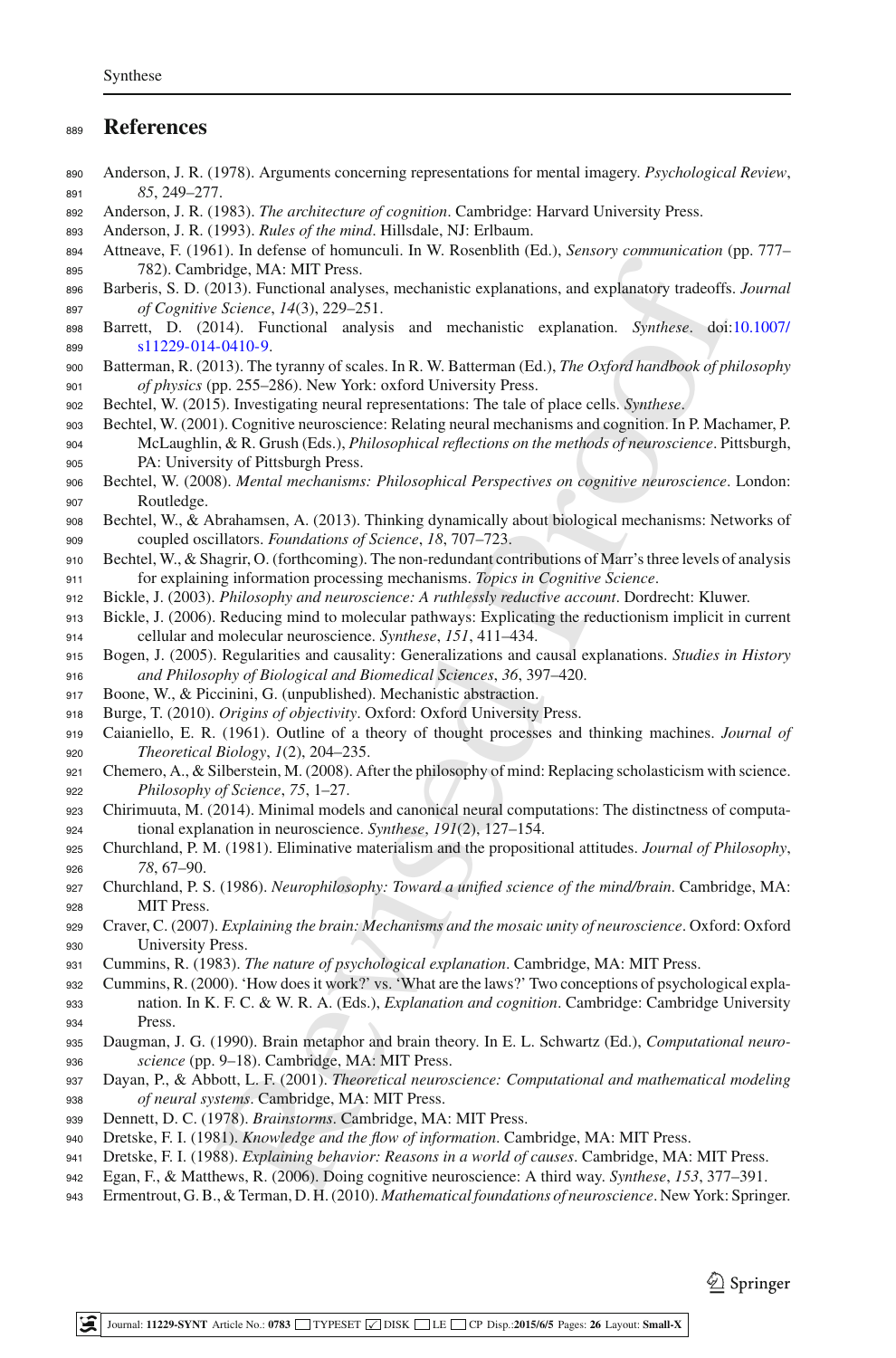<span id="page-23-26"></span><span id="page-23-24"></span><span id="page-23-22"></span><span id="page-23-20"></span><span id="page-23-17"></span><span id="page-23-16"></span><span id="page-23-8"></span><span id="page-23-4"></span><span id="page-23-3"></span><span id="page-23-1"></span><span id="page-23-0"></span>

| 944<br>945 | Eliasmith, C. (2013). How to build a brain: A neural architecture for biological cognition. Oxford: Oxford<br>University Press. |
|------------|---------------------------------------------------------------------------------------------------------------------------------|
| 946        | Feldman, J. A., & Ballard, D. H. (1982). Connectionist models and their properties. Cognitive Science, 6,<br>205–254.           |
| 947        | Fodor, J. A. (1968a). Psychological explanation. New York: Random House.                                                        |
| 948        | Fodor, J. A. (1968b). The appeal to tacit knowledge in psychological explanation. Journal of Philosophy,                        |
| 949        | 65, 627-640.                                                                                                                    |
| 950        | Fodor, J. A. (1974). Special sciences. Synthese, 28, 77-115.                                                                    |
| 951        | Fodor, J. A. (1997). Special sciences: Still autonomous after all these years. In J. Tomberlin (Ed.), <i>Philo-</i>             |
| 952        | sophical perspectives 11: Mind, causation, and world (pp. 149–163). Boston: Blackwell.                                          |
| 953        | Fodor, J. A. (1998). Concepts. Oxford: Clarendon Press.                                                                         |
| 954<br>955 | Fox, P. T., Minton, M. A., Raichle, M. E., Miezin, F. M., Allman, J. M., & Van Essen, D. C. (1986). Mapping                     |
| 956        | human visual cortex with positron emission tomography. Nature, 323, 806-809.                                                    |
| 957        | Fresco, N. (2014). Physical computation and cognitive science. New York: Springer.                                              |
| 958        | Freud, S. (1895/1966). Project for a scientific psychology. In E. Jones (Ed.) & J. Strachey (Trans.), The                       |
| 959        | standard edition of the complete psychological works of Sigmund Freud (Vol. 1, pp. 295–397). London:                            |
| 960        | Hogarth Press.                                                                                                                  |
| 961        | Gallistel, R. G., & King, A. P. (2009). Memory and the computational brain: Why cognitive science will                          |
| 962        | transform neuroscience. New York: Wiley/Blackwell.                                                                              |
| 963        | Glennan, S. (2002). Rethinking mechanistic explanation. Philosophy of Science, 69(3), S342-S353.                                |
| 964        | Hodgkin, A. L., & Huxley, A. F. (1952). A quantitative description of membrane current and its application                      |
| 965        | to conduction and excitation in nerve. Journal of Physiology, 117, 500-544.                                                     |
| 966        | Humphreys, P. (2004). Extending ourselves: Computational science, empiricism, and scientific method.                            |
| 967        | New York: Oxford University Press.                                                                                              |
| 968        | James, W. (1890/1983). The principles of psychology. Cambridge, MA: Harvard University Press.                                   |
| 969        | Jilk, D., Lebiere, C., O'Reilly, R., & Anderson, J. (2008). SAL: An explicitly pluralistic cognitive architec-                  |
| 970        | ture. Journal of Experimental and Theoretical Artificial Intelligence, 20(3), 197-218.                                          |
| 971        | Johnson-Laird, P. N. (1983). Mental models: Towards a cognitive science of language, inference and con-                         |
| 972        | sciousness. New York: Cambridge University Press.                                                                               |
| 973        | Kaplan, D. M. (2011). Explanation and description in computational neuroscience. Synthese, 183(3), 339–                         |
| 974        | 373.                                                                                                                            |
| 975        | Kaplan, D. M., & Craver, C. F. (2011). The explanatory force of dynamical models. Philosophy of Science,                        |
| 976        | 78(4), 601–627.                                                                                                                 |
| 977        | Knight, B. W. (1972). Dynamics of encoding in a population of neurons. Journal of General Physiology,                           |
| 978        | 59, 734–766.                                                                                                                    |
| 979        | Kosslyn, S. (1980). Image and mind. Cambridge, MA: Harvard University Press.                                                    |
| 980        | Kosslyn, S. (1994). Image and brain: The resolution of the imagery debate. Cambridge, MA: MIT Press.                            |
| 981        | Kosslyn, S., & Van Kleeck, M. H. (1990). Broken brains and normal minds: Why humpty-dumpty needs a                              |
| 982        | skeleton. In E. L. Schwartz (Ed.), Computational neuroscience. Cambridge, MA: MIT Press.                                        |
| 983        | Kosslyn, S., Thompson, W. L., & Ganis, G. (2006). The case for mental imagery. New York: Oxford                                 |
| 984        | University Press.                                                                                                               |
| 985        | Laird, J. E. (2012). The soar cognitive architecture. Cambridge, MA: MIT Press.                                                 |
| 986        | Laird, J. E., Newell, A., & Rosenbloom, P. S. (1987). Soar: An architecture for general intelligence. Artificial                |
| 987        | Intelligence, 33, 1-64.                                                                                                         |
| 988        | Levy, A. (2013). What was Hodgkin and Huxley's achievement? British Journal for Philosophy of Science.                          |
| 989        | $doi:10.1093/bips/axs043$ .                                                                                                     |
| 990        | Levy, A., & Bechtel, W. (2013). Abstraction and the organization of mechanisms. Philosophy of Science,                          |
| 991        | $80(2)$ , 241-261.<br>Lycan, W. (1981). Form, function, and feel. Journal of Philosophy, 78, 24-50.                             |
| 992<br>993 | Lycan, W. (1990). The continuity of levels of nature. In W. Lycan (Ed.), <i>Mind and cognition</i> . Malden, MA:                |
| 994        | Blackwell.                                                                                                                      |
| 995        | Machamer, P., Darden, L., & Craver, C. (2000). Thinking about mechanisms. Philosophy of Science, 67(1),                         |
| 996        | $1 - 25.$                                                                                                                       |
| 997        | Maley, C., & Piccinini, G. (2013). Get the latest upgrade: Functionalism 6.3.1. Philosophia Scientiae, 17(2),                   |
| 998        | $135 - 149.$                                                                                                                    |
| 999        | Marr, D. (1982). Vision. San Francisco: W. H. Freeman and Company.                                                              |

- <span id="page-23-31"></span><span id="page-23-30"></span><span id="page-23-28"></span><span id="page-23-25"></span><span id="page-23-23"></span><span id="page-23-21"></span><span id="page-23-14"></span><span id="page-23-13"></span><span id="page-23-11"></span><span id="page-23-7"></span><span id="page-23-6"></span><span id="page-23-2"></span> Kosslyn, S., & Van Kleeck, M. H. (1990). Broken brains and normal minds: Why humpty–dumpty needs a skeleton. In E. L. Schwartz (Ed.), *Computational neuroscience*. Cambridge, MA: MIT Press.
- <span id="page-23-32"></span> Kosslyn, S., Thompson, W. L., & Ganis, G. (2006). *The case for mental imagery*. New York: Oxford University Press.
- <span id="page-23-29"></span>Laird, J. E. (2012). *The soar cognitive architecture*. Cambridge, MA: MIT Press.
- <span id="page-23-27"></span> Laird, J. E., Newell, A., & Rosenbloom, P. S. (1987). Soar: An architecture for general intelligence. *Artificial Intelligence*, *33*, 1–64.
- <span id="page-23-10"></span> Levy, A. (2013). What was Hodgkin and Huxley's achievement? *British Journal for Philosophy of Science*. 989 doi[:10.1093/bjps/axs043.](http://dx.doi.org/10.1093/bjps/axs043)
- <span id="page-23-9"></span> Levy, A., & Bechtel, W. (2013). Abstraction and the organization of mechanisms. *Philosophy of Science*, *80*(2), 241–261.
- <span id="page-23-18"></span>Lycan, W. (1981). Form, function, and feel. *Journal of Philosophy*, *78*, 24–50.
- <span id="page-23-15"></span> Lycan, W. (1990). The continuity of levels of nature. In W. Lycan (Ed.), *Mind and cognition*. Malden, MA: Blackwell.
- <span id="page-23-12"></span> Machamer, P., Darden, L., & Craver, C. (2000). Thinking about mechanisms. *Philosophy of Science*, *67*(1), 1–25.
- <span id="page-23-19"></span> Maley, C., & Piccinini, G. (2013). Get the latest upgrade: Functionalism 6.3.1. *Philosophia Scientiae*, *17*(2), 135–149.
- <span id="page-23-5"></span>Marr, D. (1982). *Vision*. San Francisco: W. H. Freeman and Company.

 $\textcircled{2}$  Springer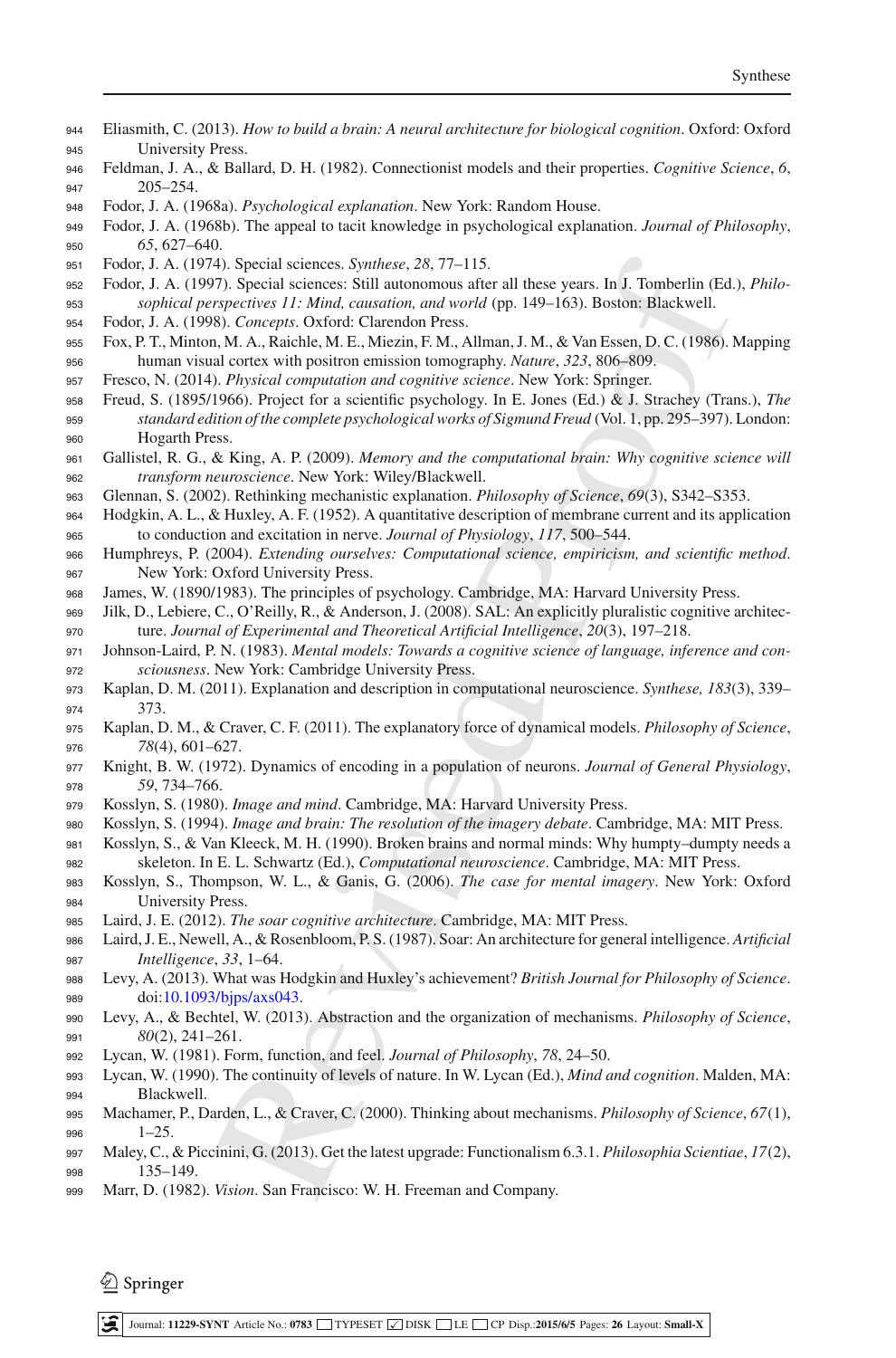- <span id="page-24-28"></span> McClelland, J. L., & Lambon Ralph, M. A. (Eds.). (2013). *Cognitive neuroscience: Emergence of mind from brain. The biomedical & life sciences collection*. London: Henry Stewart Talks Ltd.
- <span id="page-24-18"></span> McCulloch, W., & Pitts, W. (1943). A logical calculus of the ideas immanent in nervous activity. *Bulletin of Mathematical Biophysics*, *5*, 115–133.
- <span id="page-24-10"></span>Milkowski, M. (2013). *Explaining the computational mind*. Cambridge, MA: MIT Press.
- <span id="page-24-9"></span>Morgan, A. (2014). Representations gone mental. *Synthese*, *191*(2), 213–244.
- <span id="page-24-5"></span>Newell, A. (1980). Physical symbol systems. *Cognitive Science*, *4*, 135–183.
- Newell, A., & Simon, H. A. (1972). *Human problem solving*. Englewood Cliffs: Prentice-Hall.
- <span id="page-24-1"></span> Newell, A., & Simon, H. A. (1976). Computer science as an empirical enquiry: Symbols and search. *Communications of the ACM*, *19*, 113–126.
- <span id="page-24-17"></span> O'Doherty, J., Hampton, A., & Kim, H. (2007). Model-based fMRI and its application to reward learning and decision making. *Annals of the New York Academy of Sciences*, *1104*, 35–53.
- <span id="page-24-23"></span> O'Reilly, R. C., & Munakata, Y. (2000). *Computational explorations in cognitive neuroscience: Under-standing the mind by simulating the brain*. Cambridge, MA: MIT Press.
- <span id="page-24-24"></span> O'Reilly, R. C., Munakata, Y., Frank, M. J., Hazy, T. E., & Contributors. (2014). *Computational cognitive neuroscience*. Wiki Book (2nd ed.). [http://ccnbook.colorado.edu.](http://ccnbook.colorado.edu)
- Piccinini, G. (unpublished). Activities are manifestations of causal powers.
- <span id="page-24-13"></span> Piccinini, G. (2007). Computational modeling vs. computational explanation: Is everything a turing machine, and does it matter to the philosophy of mind? *Australasian Journal of Philosophy*, *85*(1), 93–115.
- <span id="page-24-3"></span>Piccinini, G. (2008). Computers. *Pacific Philosophical Quarterly*, *89*(1), 32–73.
- <span id="page-24-21"></span> Piccinini, G., & Bahar, S. (2013). Neural computation and the computational theory of cognition. *Cognitive Science*, *34*, 453–488.
- <span id="page-24-15"></span><span id="page-24-11"></span> Piccinini, G., & Craver, C. (2011). Integrating psychology and neuroscience: Functional analyses as mech-anism sketches. *Synthese*, *183*(3), 283–311.
- <span id="page-24-19"></span>mon. H. A. (1972). Human problem solving. Englewood Cliffs. Prentice-Hall.<br>
nimon, H. A. (1975). Computer science as an empirical englisy: Symbols and<br>
nimon, H. A. (1976). Computer science as an empirical englisy: Symbols Piccinini, G., & Maley, C. (2014). The metaphysics of mind and the multiple sources of multiple realizability. In M. Sprevak & J. Kallestrup (Eds.), *New waves in the philosophy of mind*. New York: Palgrave Macmillan.
- <span id="page-24-7"></span> Piccinini, G., & Scarantino, A. (2011). Information processing, computation, and cognition. *Journal of Biological Physics*, *37*(1), 1–38.
- <span id="page-24-29"></span>Posner, M. I. (1976). *Chronometric explorations of mind*. Hillsdale, NJ: Lawrence Erlbaum Associates.
- <span id="page-24-30"></span>Posner, M. I., & Raichle, M. E. (1994). *Images of mind*. New York: Scientific American Books.
- Povich, M. (forthcoming). Mechanisms and model-based fMRI. *Philosophy of Science*.
- <span id="page-24-14"></span> Putnam, H. (1967). *Psychological predicates. Art, philosophy, and religion*. Pittsburgh, PA: University of Pittsburgh Press.
- <span id="page-24-4"></span> Putnam, H. (1975). Philosophy and our mental life. In H. Putnam (Ed.), *Mind, language and reality: Philosophical papers* (Vol. 2, pp. 291–303). Cambridge: Cambridge University Press.
- <span id="page-24-25"></span> Pylyshyn, Z.W. (1981). The imagery debate: Analogue media versus tacit knowledge.*Psychological Review*, *88*, 16–45.
- <span id="page-24-2"></span>Pylyshyn, Z. W. (1984). *Computation and cognition*. Cambridge, MA: MIT Press.
- <span id="page-24-26"></span> Pylyshyn, Z. W. (2002). Mental imagery: In search of a theory. *Behavioral and Brain Sciences*, *25*(2), 157–237.
- <span id="page-24-27"></span> Pylyshyn, Z. W. (2003). Return of the mental image: Are there really pictures in the head? *Trends in Cognitive Science*, *7*(3), 113–118.
- <span id="page-24-6"></span>Ramsey, W. M. (2007). *Representation reconsidered*. Cambridge: Cambridge University Press.
- <span id="page-24-20"></span> Rosenblatt, F. (1962). *Principles of neurodynamics: Perceptrons and the theory of brain mechanisms*. Washington, DC: Spartan.
- <span id="page-24-16"></span> Roskies, A. (2009). Brain–mind and structure–function relationships: A methodological response to Colt-heart. *Philosophy of Science*, *76*(5), 927–939.
- <span id="page-24-22"></span> Rumelhart, D. E., McClelland, J. M., & The PDP Research Group. (1986). *Parallel distributed processing: Explorations in the microstructure of cognition*. Cambridge, MA: MIT Press.
- <span id="page-24-0"></span> Rusanen, A.-M., & Lappi, O. (2007). The limits of mechanistic explanation in cognitive science. In S. Vos- niadou, D. Kayser, & A. Protopapas (Eds.), *Proceedings of the European cognitive science conference 2007* (pp. 284–289). Howe: Lawrence Erlbaum Associates.
- <span id="page-24-8"></span> Scarantino, A. (2015). Information as a probabilistic difference maker. *Australian Journal of Philosophy*. 1054 doi[:10.1080/00048402.2014.993665.](http://dx.doi.org/10.1080/00048402.2014.993665)
- <span id="page-24-12"></span> Schaffner, K. F. (2008). Theories, models, and equations in biology: The heuristic search for emergent simplifications in neurobiology. *Philosophy of Science*, *75*, 1008–1021.